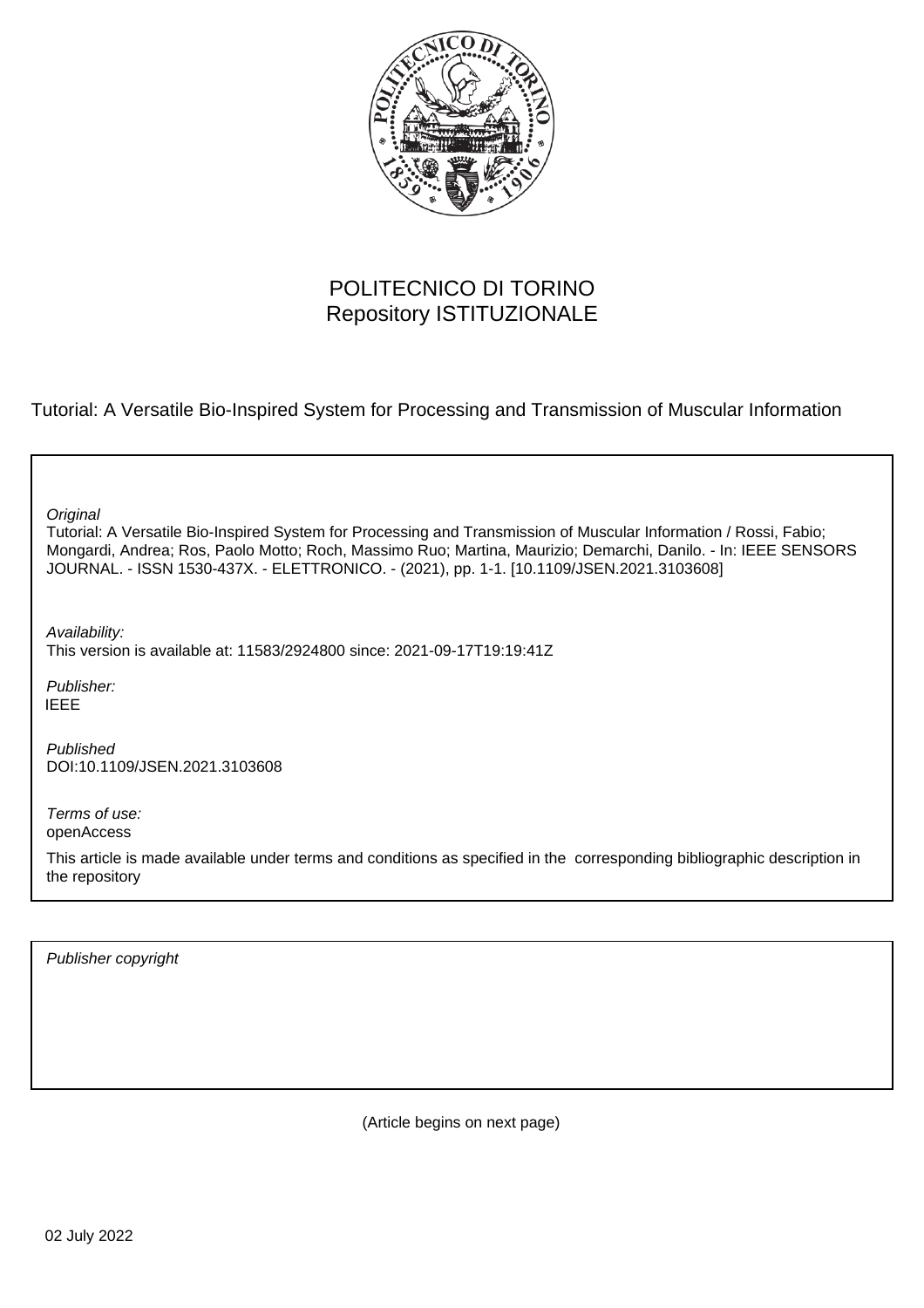

IEEE SENSORS JOURNAL, VOL. XX, NO. XX, XXXX 2017

# Tutorial: A Versatile Bio-Inspired System for Processing and Transmission of Muscular Information

Fabio Rossi, *Graduate Student Member, IEEE*, Andrea Mongardi, *Member, IEEE*, Paolo Motto Ros, *Member, IEEE*, Massimo Ruo Roch, *Member, IEEE*, Maurizio Martina, *Senior Member, IEEE*, and Danilo Demarchi, *Senior Member, IEEE*

*Abstract***— Device wearability and operating time are trending topics in recent state-of-art works on surface ElectroMyoGraphic (sEMG) muscle monitoring. No optimal trade-off, able to concurrently address several problems of the acquisition system like robustness, miniaturization, versatility, and power efficiency, has yet been found. In this tutorial we present a solution to most of these issues, embedding in a single device both an sEMG acquisition channel, with our custom event-driven hardware feature extraction technique (named Average Threshold Crossing), and a digital part, which includes a microcontroller unit, for (optionally) sEMG sampling and processing, and a Bluetooth communication, for wireless data transmission.**

**The knowledge acquired by the research group brought to an accurate selection of each single component, resulting in a very efficient prototype, with a comfortable final size (57.8 mm x 25.2 mm x 22.1 mm) and a consistent signal-to-noise ratio of the acquired sEMG (higher than 15 dB). Furthermore, a precise design of**



**the firmware has been performed, handling both signal acquisition and Bluetooth transmission concurrently, thanks to a FreeRTOS custom implementation. In particular, the system adapts to both sEMG and ATC transmission, with an application throughput up to 2 kB s−1 and an average operating time of 80 h (for high resolution sEMG sampling), relaxable to 8 B s−1 throughput and about 230 h operating time (considering a 110 mAh battery), in case of ATC acquisition only.**

**Here we share our experience over the years in designing wearable systems for the sEMG detection, specifying in detail how our event-driven approach could benefit the device development phases. Some previous basic knowledge about biosignal acquisition, electronic circuits and programming would certainly ease the repeatability of this tutorial.**

*Index Terms***— Bio-inspired Electronics, Surface Electromyography, Bluetooth Low Energy, Event-based, Information Synthesis, Power Efficiency, Wearable System**

# I. INTRODUCTION

From its first clinical use in 1966 until now, the surface ElectroMyoGraphy (sEMG) technique still maintains its essential place in the list of medical procedures to investigate the health of the human body. Indeed, by placing bio-potential electrodes directly on skin surface, sEMG provides an accessible way to monitor the electrical activity of skeletal muscles [1], [2]. During the last 30 years, beyond the constant evolution of sEMG in clinical applications [3]–[5], its practice also branches, reaching different non-medical sectors [6], e.g., fitness monitoring [7], (therapeutic) gaming control [8], virtual reality interaction [9], human-machine interface [10], [11], speech [12] and gesture [13], [14] recognition.

Consequently to the sEMG applications spreading, related

All the authors are with Department of Electronics and Telecommunications, Politecnico di Torino, 10129 Turin, Italy.

scientific publications [15], [16] describe the potentialities and diversities in developed sEMG systems: indeed, digging into the multitude of published documents, we can understand how the technology progress allowed the realization of functional and efficient solutions [17]–[20]. By analyzing current sEMG works [21], [22], focusing on State-of-Art (SoA) wearable systems, we tried to extract from all of them the common functional features, identifying the following ones as applicationkey aspects [14]:

- Accurate representation of muscular activity [23], [24]: good signal detection with respect to environmental noise sources (i.e., Signal-to-Noise Ratio (SNR) in 10 dB– 30 dB range) and sufficiently representative digitization level (i.e., analog to digital conversion on 12 bit–24 bit);
- Fast system response to input variability: the overall application latency has to fulfill the real-time constraints (i.e., 100 ms to 300 ms) requested by the user application [25];

Date of current version: August 6, 2021.

First submission was on March 31, 2021. Corresponding author is Fabio Rossi; email: fabio.rossi@polito.it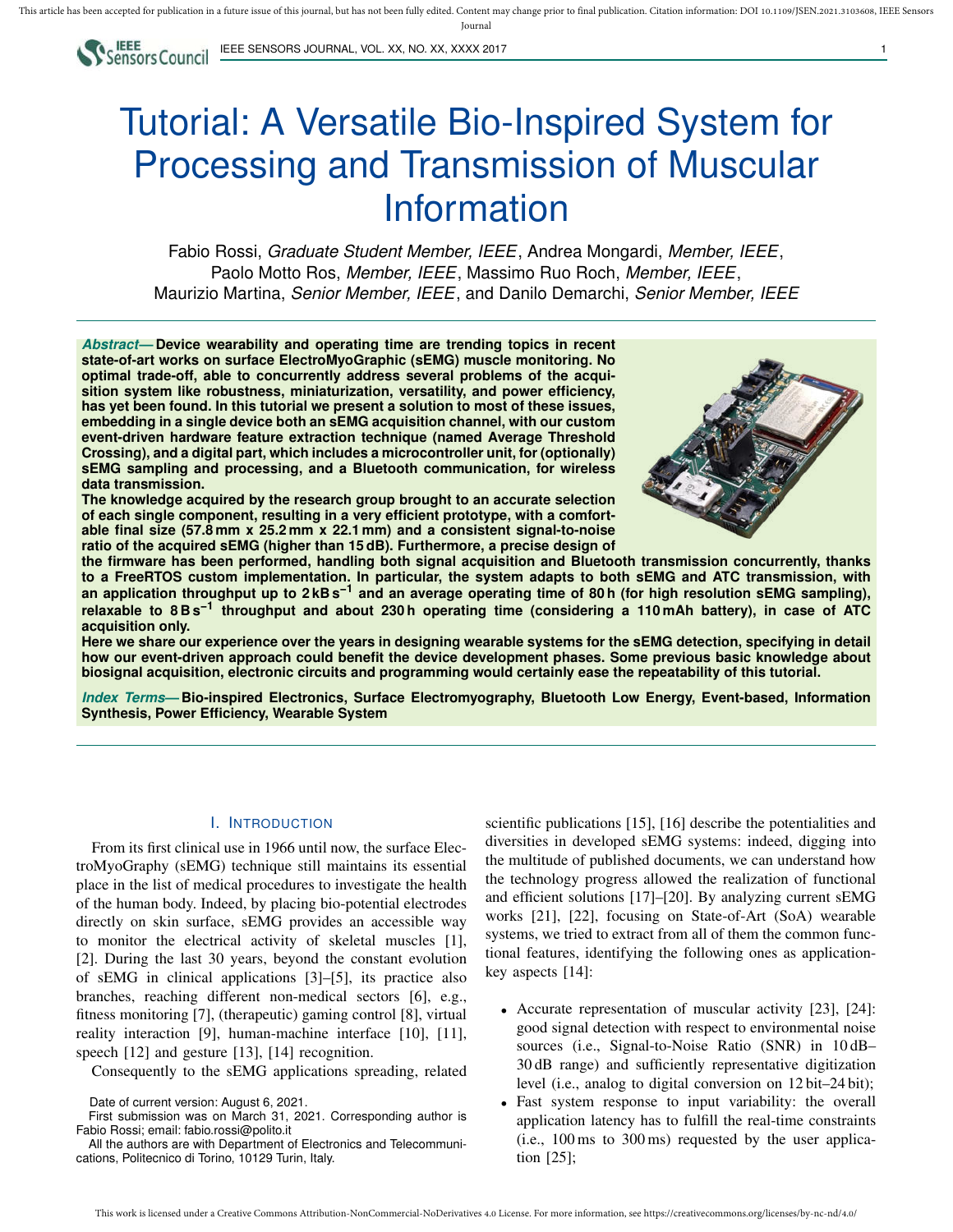- Miniaturization of the final device dimensions: packaging all the system components in a small, light, and comfortable solution in order to monitor bio-signal activities without any bias due to the wearable device;
- Robust and accessible data streaming [7]: the wireless transfer of the data has to be stable over-time while providing a standard and versatile interface with smart devices (e.g., smartphone, smartwatch);
- Sufficiently long operating time: multi-days human activities monitoring could be investigated by using powerefficient devices able to work continuously without a frequent recharge of the battery.

However, although we can quickly summarize these milestones in a five-points list, to the best of our knowledge, many literature works [26]–[31] struggled to integrate all of them into a single optimized solution. Among the reasons, accurate signal digitization increases the amount of data to be processed and transmitted, thus impacting on device power consumption. Miniaturization (avoiding dedicated microchip) often brings to circuitry simplification, which relies on signal quality. Lowenergy wireless transmission could be a bottleneck in terms of data payload, which could be overcome by wiring the connections, but sacrificing sensor wearability. Dedicated user applications [17]–[19], [21] can solve some of the above issues, but generally losing the possibility to be implemented in different configurations.

Therefore, looking at this complex scenario, this paper shares our experiences in facing these challenges: in particular, we tried to make all the listed features to converge into a single developed system, which, by taking the advantages of event-driven bio-inspired electronics [32], addresses the above problems towards feasible solutions. Our idea is to apply the Average Threshold Crossing (ATC) technique [33], which basically extracts threshold crossing events from the amplified and filtered sEMG signal, to monitor muscular activation with reduced processing and transmission data load, leveraging on power consumption and operating time.

Moreover, we designed our system focusing on its versatility. Considering that our research sEMG activities cover different fields, from SoA applications (e.g., low-power muscle and force monitoring [33], [34], hand gesture recognition [35]– [37], control of Functional Electrical Stimulation (FES) [38]– [41]) to emerging ones (e.g., muscle synergies analysis, facial sEMG), we developed a prototype taking into consideration multiple needs. For this reason, in parallel to the ATC extraction, we decided to maintain available to the user the sEMG information. Minimal hardware and firmware modifications could still be necessary for the proper functioning of each application, but the proposed system core could be maintained stable without any substantial variation.

Finally, we equipped our system with Bluetooth 4.2 wireless transmission to provide a standard interface with any devices, thus further fostering system applicability far from our studies.

Some practical operating setups are represented in Fig. 1: the proposed device can be applied as a stand-alone module for the discrimination of the activity of individual muscle (red boards), or it can be embedded in user-designed body networks for the recognition of hand-forearm gestures (gray



Fig. 1. Application scenarios: the wearable sEMG/ATC sensing node could be used as stand-alone module or combined in multi-board networks (wired or wireless) for hand gesture or facial expression recognition.

armband) or the decoding of speech and facial expressions (sea-green devices) by assessing the synergistic activation of near muscles domains.

The paper is structured as follows: Section II introduces the ATC technique, giving a brief review of significant outcomes and related advantages; Section III analyzes how the proper definition of each system component and implemented technology impacts the design and developing phases; Section IV and Section V go into details of proposed bioinspired hardware, firmware and communication implementations; Section VI shows our results in terms of detected signal quality, parameters reliability and device power consumption; Section VII investigates how the proposed solution relates with similar devices; lastly, Section VIII concludes the paper.

# II. AVERAGE THRESHOLD CROSSING: A JOURNEY INTO THE LAST DECADE OF OUR RESEARCH

The need for efficient solutions, able to overcome the current challenges in the design of bio-signal acquisition systems, led our investigations to define the event-driven Average Threshold Crossing (ATC) approach. Three design paradigms have been taken into consideration for the conception of this technique [32], combining them in order to complement the functionalities of each other in a unique solution:

- Bio-inspired: looking at the biological system, we aim to mimic the neural spikes communication by coding electronic signals in the form of digital pulses (i.e., the quantitative information is mapped onto the time domain as spikes series).
- Event-based: the *event* is identified as the informative phenomena related to a specific task; by building our system to act only as a consequence of events detection,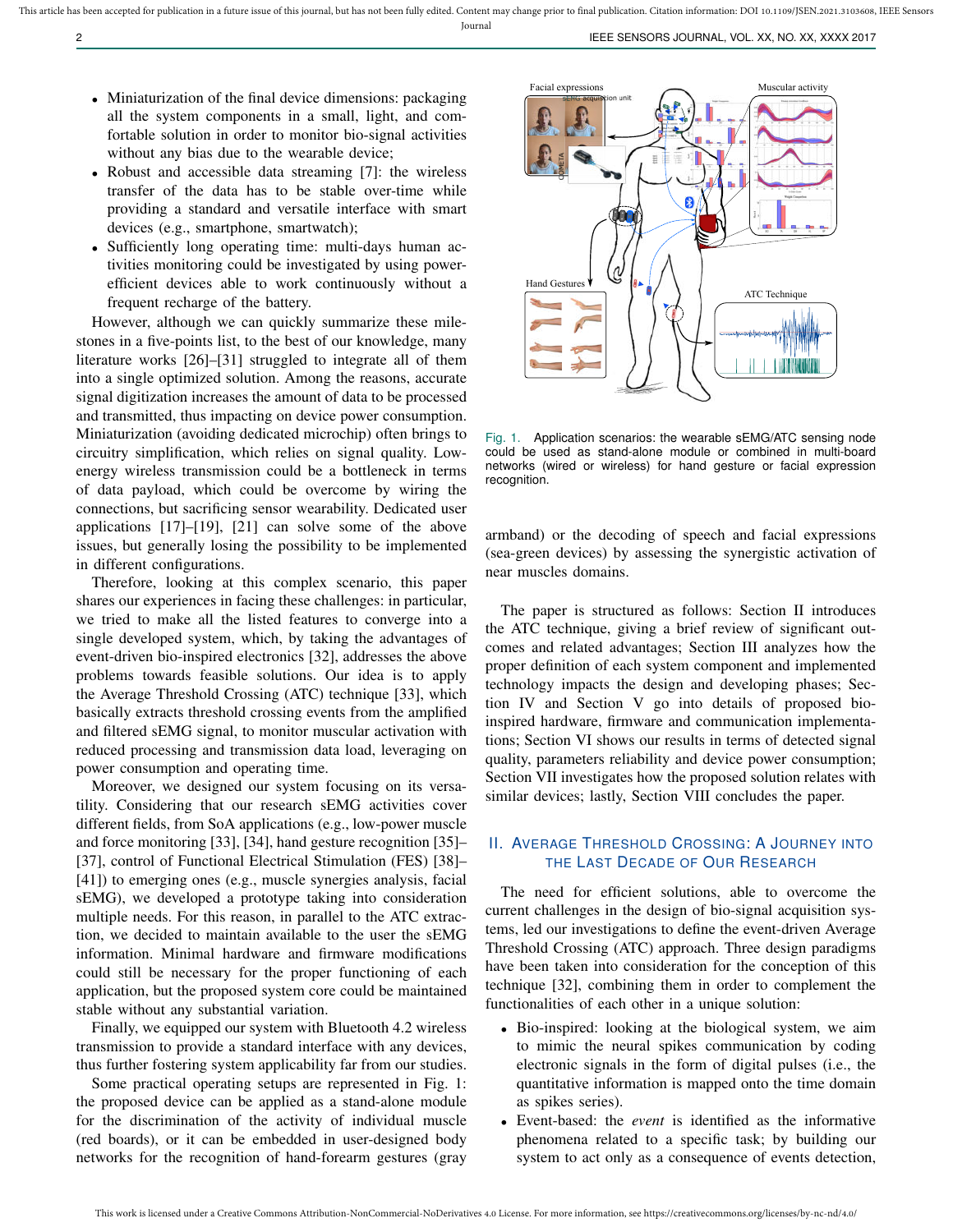

Fig. 2. Average Threshold Crossing (ATC) technique: following the Event-Based (EB) paradigm, the threshold crossing (TC) points are identified as the *events* carrying the information of muscle activation, and they can be represented with a time-distribution of electrical spikes, as it happens in the biological communication among neuron cells, i.e., a Bio-Inspired (BI) process. Information Synthesis (IS) is achieved by applying a time-window (*Twindow*) approach on the TC distribution in order to compute the ATC parameter, which summarized the state of muscle contraction (e.g., high, low or no activity).

we aim to limit the power consumption to event-coded actions.

• Information synthesis: the overall amount of acquired data could be drastically reduced by achieving a feature extraction process directly on the sensor node (i.e., edgecomputing), thus lowering transmission payload while providing high-level user information.

Fig. 2 clearly depicts the definition, implementation, and advantages of the ATC technique, pointing out where the above paradigms take action: our idea is basically to compare the sEMG signal, once it has been amplified and filtered, with a threshold; we define as *informative event* every time the signal overcomes the threshold (i.e., event-based). From the events distribution (i.e., bio-inspired), we compress the Threshold Crossing (TC) information (i.e., Information synthesis) by counting how many events have been generated in an observation window (later also referred as ATC window), consequently defining the ATC parameter as in Eq. 1, where *#TCevents* states for the number of TC events and *Twindow* normalizes the parameter to the duration of the observation window.

$$
ATC = \frac{\#TC_{events}}{T_{window}}\tag{1}
$$

As also reported in [42], [43], ATC and other similar techniques, e.g., Zero-Crossing (ZC), Wilson Amplitude (WAMP), fit particularly well to the sEMG signal because of their amplitude proportionality and incremental variability in presence of muscle activity (i.e., bio-inspired). Thus, the ATC parameter could be designed as a useful indicator for monitoring the muscle behavior.

In our first work [44], we investigated the feasibility of using the ATC parameter in monitoring the force exerted by muscles: both the ATC parameter and the Absolute Rectified Value (ARV), identified as gold standard sEMG estimator for force evaluation, have been examined. Experiments were conducted on eight subjects pushing a dynamometer up to 70 % of their Maximum Voluntary Contraction (MVC); ARV and ATC trends have been extracted (observation window of

500 ms) from sEMG signals acquired by forearm muscles; the overall average correlation has been computed for both the ATC-force and the ARV-force pairs obtaining values of 0.95±0.02 and 0.97±0.02 for respective comparisons. Continuing in the same direction, in [45] we demonstrated how the measured correlation maintains an acceptable value above 0.9, although the 70 % of the TC events are lost. Therefore, although the ATC-force correlation decreases for low MVC values  $(< 23\%)$ , the ATC-force and ARV-force comparisons do not show significant differences, also presenting a solid robustness to event losses, so opening the road to the use of ATC as a reliable force estimator.

In two consecutive works [33], [46], we went deeper in the study of the ATC-force relation trying to discriminate different force levels performing standardized isometric contractions with a set of weights. Results on ATC extraction (ATC window of 130 ms) confirmed the possibility to discern among three coarse levels: natural load  $(0 \text{ kg})$ , low activation state  $(2 \text{ kg})$ , 4 kg and 6 kg), and high activation state (8 kg and 10 kg). From these tests, we also found that the optimization of the threshold per subject (six in total) has an effect on lowering the overlap among ATC values related to different weights.

As it seems clear, the choice of the right threshold value is relevant on the extraction of TC events. Indeed, a proper threshold has to detect as many sEMG events as possible so to get all the information content while maintaining strong robustness to the environmental noise and bio-signal related artifacts. As we will demonstrate in Section V-A, after different investigations [40], [47], we found that setting the threshold just above sEMG signal baseline, during muscle rest condition, permits us to detect the most relevant muscle activation events with minimal effort.

The possibility to determine different force levels based on the ATC parameter led our research activities to evolve toward the study and development of human-machine interfaces based on ATC. In [35] and [37] we investigated the performance of some machine learning algorithms for the recognition of hand gestures: a specific configuration of the acquisition electrodes allowed us to classify six gestures by employing only three ATC channels, proving the effectiveness of the event-based approach in supporting, as a feature extraction stage, AI-based applications. In the same studies, we also tested the advantages of an embedded implementation of such algorithms in order to move the entire ATC feature extraction and gesture classification directly on a wearable system.

After demonstrating the usability of ATC, next step was to focus on the design of an sEMG-ATC acquisition system. In [34], [46] we analyzed how the definition of the device architecture, which follows the standard functional blocks of analog acquisition channel, digital interface, and wireless connectivity, could be reviewed by implementing the ATC.

Starting from the feature extraction, we were able to perform this process directly on the acquisition channels, since the generation of the TC signal can be achieved simply using a voltage comparator on the amplified sEMG signal. Moreover, due to the *quasi-digital* properties of the TC signal (i.e., digital signal shape, time-analog information), the events count (i.e.,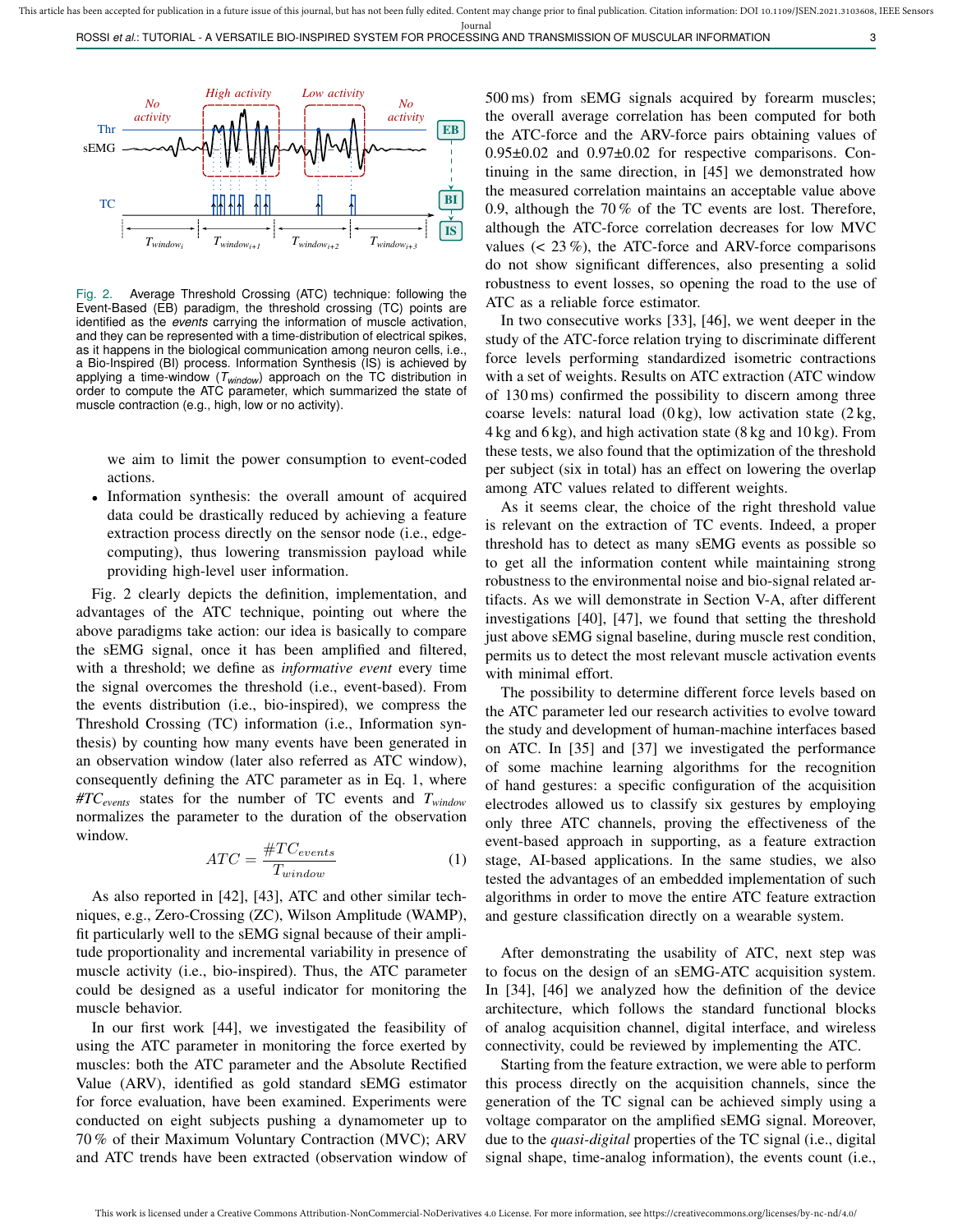Journal



Fig. 3. Differences between the standard sampling approach and the combination of the event-based and bio-inspired methodologies: in the first case, the Sample and Hold (S&H) block is generally required to hold the muscle signal (sEMG*h*) previous its Analog-to-Digital Converter (ADC) digitization (sEMG*s*); in contrast, our proposed circuit compares the analog sEMG signal with a voltage threshold to generate the TC signal, which is subsequently driven at the GPIO input for the ATC computation.

ATC) could be computed by directly connecting the TC signal to standard input/output (I/O) interfaces of a microcontroller, thus not requiring any Sample and Hold (S&H) and Analogto-Digital Converter (ADC) additional interfacing circuitry. Therefore, as depicted in Fig. 3, by applying the eventbased and bio-inspired paradigms, we were able to move the feature extraction process from the firmware (FW) or software (SW) domain, as usually done, to the HW one: this modification distances the ATC technique from the similar ZC and WAMP parameters, which usually require to sample sEMG data and to process them only after digitization [43]. In this way, minimizing the HW and SW/FW resources required to extract the sEMG feature, we limited the related power consumption and the computational effort. These modifications have been implemented both realizing an Application Specific Integrated Circuit (ASIC) [33] and developing a Printed Circuit Board (PCB) with Commercial Off-The-Shelf (COTS) components [46] in order to demonstrate the HW versatility of this approach.

Focusing now on the wireless domain, in [35] we demonstrated how, employing the widespread Bluetooth Low Energy (BLE) short-range communication protocol (standard 4.0 [48]), we were able to save up to 14 % of a defined power budget (i.e.,  $\sim 20 \text{ mW}$ ) transmitting the information of four ATC channels w.r.t. just one of sampled sEMG. Essentially, this behavior is strictly related to the application throughput of above methodologies, as graphically represented in Fig. 4: as required by the Nyquist-Shannon theorem, the sEMG signal has been sampled at 1 kHz (considering its frequency spectrum [24]) with 12 bit ADC resolution, thus obtaining a data transfer rate of  $2 \text{ kB s}^{-1}$ ; in contrast, the ATC approach, taking advantages of its intrinsic information synthesis, brings to a significant reduction of the recording data, which, considering an ATC window of 130 ms, results in a throughput of  $28 B s^{-1}$ . However, although the benefits of an event-driven approach are clearly visible in terms of transmitted data (about two order of magnitude less), we discovered that, even optimally setting the BLE connection parameters for individual cases (sEMG and ATC), the BLE wireless standard could limit the real applicability of our design paradigms (i.e., event-based,



*i*: BLE connection events distance for sEMG sampling *ii*: BLE connection events interval for ATC *iii*: IR-UWB interval triggered by TC events

Fig. 4. Wireless transmission for sEMG and ATC: considering the BLE protocol, the common sampling  $(BLE_{SS})$  approach needs a dense distribution of connection events in order to successfully transmit (TX) sEMG data; on the other hand, the window approach of the ATC technique ( $BLE_{ATC}$ ) relaxes the timing of the transmission. Moving away from standard protocols, IR-UWB perfectly fits an event-driven transmission since each TX occurrence is directly triggered by threshold crossings.

bio-inspired, information synthesis). Indeed, the possibility of directly transmitting the TC events in real-time, only in the presence of muscle activity (i.e., event-based transmission), can not be consistently achieved considering the connection timing management implemented by the BLE stack, which sets 7.5 ms as the minimum distance among connection events [49]. On the other side, although the overhead structure of a BLE packet (i.e., 21 B [50], [51]) mismatches with the minimal data rate supported by the ATC technique, the transmission of the ATC parameter is not affected by the protocol timing constraints because of the relaxed window approach, which in the worst case could cause a slight jitter of one connection event in the ATC reconstruction.

A more efficient but less commonly employed (and not standard) solution could be represented by the Impulse-Radio Ultra-Wide Band (IR-UWB) technology [33], [44], [45], [47]: as shown in the lower axes of Fig. 4, IR-UWB pulses can be directly triggered by TC events, allowing the TX to send data only in presence of muscle activation. In this way, the limitation of a real-time TC transmission could be overcame, but with the downside inherent to the loss in interoperability because of a full-custom transceiver and protocol. In [45] we presented how to extend this configuration to a multichannel system using dedicated address event representation, which can be easily involved lab-on-chip bio-sensing measurements [52].

#### III. SYSTEM LEVEL ARCHITECTURE

The definition of the most suitable framework for the development and implementation of the proposed sEMG ATCbased system needs to cover four main aspects:

- 1) Circuits and systems for sEMG detection;
- 2) Feature extraction technique;
- 3) Digital interface;
- 4) Wireless connectivity.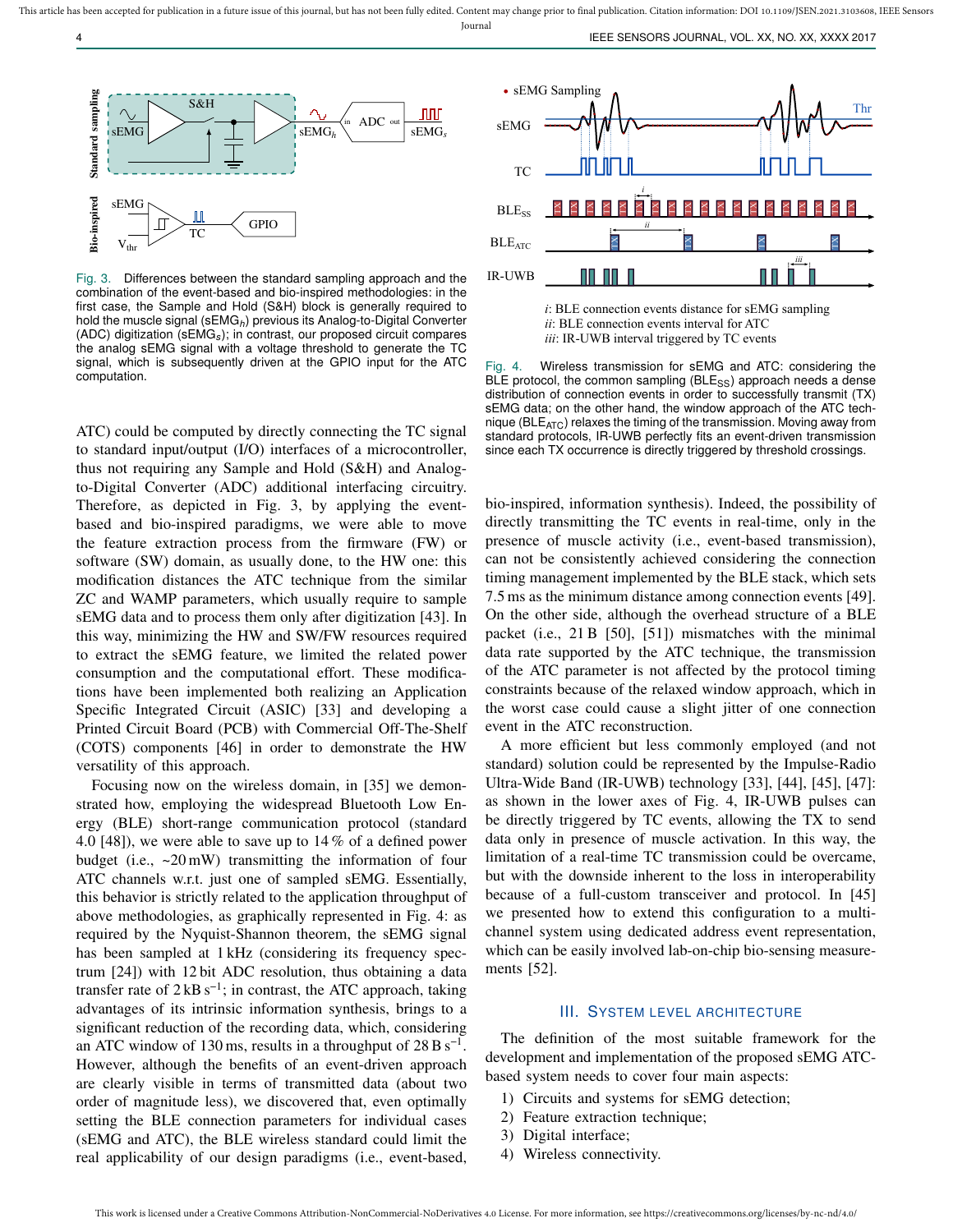ROSSI *et al.*: TUTORIAL - A VERSATILE BIO-INSPIRED SYSTEM FOR PROCESSING AND TRANSMISSION OF MUSCULAR INFORMATION 5

| MCUS COMPARISON FOR DIGITAL SELECTION |                                |                                    |                                    |                                    |                                 |  |  |  |
|---------------------------------------|--------------------------------|------------------------------------|------------------------------------|------------------------------------|---------------------------------|--|--|--|
|                                       | Apollo3 Blue [53]              | nRF52840 [54]                      | CC2642R [55]                       | STM32WB55 [56]                     | ON9080-001 [57]                 |  |  |  |
| Clock frequency                       | 48 MHz                         | 64 MHz                             | 48 MHz                             | 64 MHz                             | 32 MHz                          |  |  |  |
| Power efficiency (typ.)               | $6 \mu A \text{ MHz}^{-1}$     | $52 \mu A \text{ MHz}^{-1}$        | $71 \mu A \text{ MHz}^{-1}$        | $53 \mu A \text{ MHz}^{-1}$        | $34 \mu A \text{ MHz}^{-1}$     |  |  |  |
| Flash/ROM                             | 1024kB                         | 1024kB                             | 352kB                              | $1024$ kB                          | 512kB                           |  |  |  |
| RAM                                   | 384 kB                         | 256kB                              | 80 kB                              | 256kB                              | $128$ kB                        |  |  |  |
| $TX$ current $(typ.)$                 | $3 \text{ mA} @ 0 \text{ dBm}$ | $4.8 \text{ mA}$ @ 0 dBm           | $7.3 \text{ mA}$ @ 0 dBm           | $5.2 \,\mathrm{mA}$ @ 0 dBm        | $3.5 \text{ mA}$ @ 0 dBm        |  |  |  |
| Package                               | $4.5$ mm $x$ $4.5$ mm          | $7 \text{ mm} \times 7 \text{ mm}$ | $7 \text{ mm} \times 7 \text{ mm}$ | $7 \text{ mm} \times 7 \text{ mm}$ | $6 \text{ mm}$ x $6 \text{ mm}$ |  |  |  |

TABLE I MCUS COMPARISON FOR DIGITAL SELECTION

All devices feature an Arm® 32-bit Cortex®-M4F CPU, Bluetooth 4.2 standard, and 1.8 V power supply.

Considering the scenario described in section II and defining the ATC parameter as our muscle monitoring feature, we aim for the co-design of points 1) and 2) into a single solution due to their strict symbiotic dependence. Since the TC signal is extracted by comparing the amplified and filtered sEMG signal with a threshold, we have to evaluate the proper HW bio-signal conditioning circuits (e.g., amplifiers, filters) for the processing of the raw signal. Besides, keeping in mind the advantages of the event-driven approach and the possibility to extract the TC signal in HW (lowering FW computational effort), we decided to add also the electronics for the TC generation at the end of the sEMG-conditioning chain. On the other hand, filters and amplifiers design rules and best practices (e.g., filter order, bandwidth ripple, bandwidth-gain product) can be appreciably relaxed considering the implementation of the subsequent thresholding process, thus allowing us to reduce the complexity of the entire circuit.

Point 3) could be investigated considering application functionalities (e.g., data acquisition, processing and transmission) and system configurable settings (I/O communication with microchips, antenna, etc.) while focusing on low-power and energy efficiency aspects of the final solution. Therefore, we opted for using a MicroController Unit (MCU) as an adequate choice to join together all these tasks.

The above considerations bring directly to the definition of point 4) since the selected MCU has to support the suitable wireless standard. Among the expansive list of available commercial protocols (e.g., Bluetooth, Zig-Bee, Wi-Fi, IEEE 802.15.4, Thread), we looked at Bluetooth (low energy version 4.2 [49]) because of its low power features, flexible throughput, widespread adoption, and also considering the discussed feasibility of the ATC-BLE transmission [35]. Table I reports the fundamental features of commercial MCUs, filtered out from the vast sea of available devices searching for the ones able to satisfy above requirements. In particular, all selected MCUs have a Central Processing Unit (CPU) based on an ARM® 32-bit Cortex®-M4 with Floating Point Unit (FPU), support Bluetooth 4.2 wireless protocol or newer, feature similar peripherals (e.g., ADC, Serial Peripheral Interface (SPI), Universal Asynchronous Receiver Transmitter (UART), timer), and their power supply can be lowered to 1.8 V for low-power applications. Among comparison features, the main clock frequency and the related power efficiency are the most significant because they represent how fast the CPU

processes the operations at fixed current absorption per MHz. Wireless transmitter (TX) output level strongly affects power consumption during continuous data streaming, thus looking for the best power efficiency could improve battery lifetime. MCU physical size had been taken into consideration too, since the component package could impact on final device area.

Furthermore, non volatile (e.g., Flash) and volatile (e.g., RAM) memories need to be sufficiently large to store application data and to enable the proper firmware performance in edge-computing tasks. Indeed, since the proposed system can be employed in several different applications (as already highlighted in Section I, Fig. 1), although the ATC itself implies a very low computational overhead, the MCU has to be chosen powerful enough to handle relatively high amount of data with fast response time. For example, considering the onboard computing performed during gesture recognition [37], the RAM memory has to be large enough to contain all the parameters needed by the neural network to predict the movements, while ensuring a fast response to allow the CPU to handle the predictions in real time.

Therefore, analyzing above specifications all together, we identified the AmbiqMicro Apollo3 Blue [53] as the MCU which fulfills our requirements with the best trade-off among discussed features. Looking at its characteristic, it requires low current absorption of 6 μA MHz<sup>-1</sup> for the CPU (running up to 48 MHz) and 3 mA TX power transmitting at 0 dBm, it has a RAM availability of  $384 \text{ kB}$  and fits into  $20.25 \text{ mm}^2$ .

In conclusion, our system level architecture has been defined as follows: a custom sEMG-ATC analog conditioning circuit for acquisition and feature extraction, the Apollo3 Blue as MCU for digital control of the system and the Bluetooth 4.2 as wireless standard for data transmission. As design rules, focusing on extending device operating-time as much as possible, we accurately select each component looking at its power consumption, and we fixed power-supply  $(V_{DD})$  to 1.8 V.

#### IV. FRONT-END FOR SEMG PROCESSING

As clarified in section III, by realizing our custom sEMG conditioning circuit we are able to extract the event-based signal information (i.e., threshold crossings) directly in hardware.

Fig. 5 shows the latest version of our sEMG front-end, which has been obtained as result of our strengthened knowl-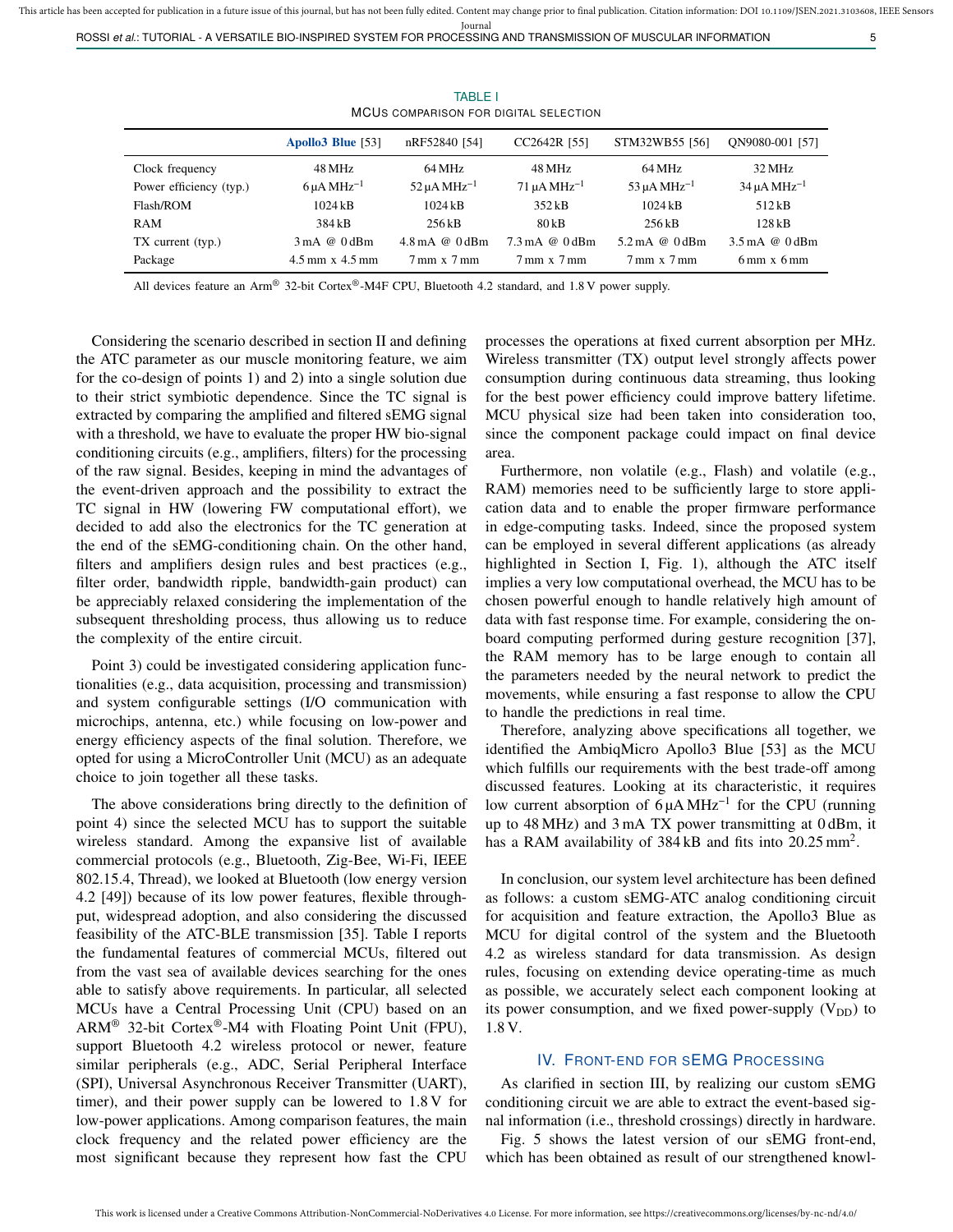

Fig. 5. Schematic block diagram of the proposed Analog Front End (AFE): the complete chain provides a variable amplification ( $\times$ 500 –  $\times$ 2500) of the sEMG signal in the 30 Hz to 400 Hz range, and performs the extraction of the TC signal as last stage.

edge in bio-electronic acquisition field over years. The frontend works with the typical bipolar electrodes configuration [2], i.e., using two sensing electrodes to sense myofibers depolarization ( $V_{E1}$ <sup>1</sup> and  $V_{E2}$ ) and one to refer body potential w.r.t. acquisition device  $(V_{ER})$  [58]. All blocks have been designed using commercial off-the-shelf components to demonstrate the complete feasibility of our approach (no custom microchip) and, considering the absence of digital circuitry (with the exception related to how TC threshold has been handled), we can define the proposed acquisition channel as an Analog Front-End (AFE).

Next (sub-)sections focus on each AFE block, both explaining its functionality and describing which design rules we followed during front-end realization.

# *A. Input/Output Protection*

Excessive voltages, especially if much higher than supply voltage  $(V_{DD}, i.e., 1.8 V)$ , could damage on-board circuitry components, whose absolute maximum ratings are normally close to  $V_{DD}$ . Therefore, good practice imposes the insertion of a protection circuit able to limit the effect of undesired voltages. Our proposal is represented in Fig. 6.

As first AFE protection stage we designed an R-D network:  $R_1$  and  $R_2$  account for high-voltage drop in order to have safer

<sup>1</sup>All node potentials are considered with respect to the common reference of the circuit, i.e., the negative terminal of the battery.



Fig. 6. Input/output protection: the damage of the circuitry caused by overvoltage inputs is limited using R-D networks; the high-frequency environmental noise is attenuated by using ferrite beads.

 $V_i$  voltages while  $D_1$  and  $D_2$  provide preferential ground paths when  $V_i$  overcome diodes breakdown voltages, thus avoiding higher voltages in downstream circuitry.

Ferrite beads  $L_1$  and  $L_2$  suppress high-frequency electromagnetic and electrical interferences.  $R_3$  and  $R_4$ resistors limit inward currents in the Electro-Static Discharge (ESD) protection module, which completes our input protection block.

From a design point of view, in order to maintain limited voltages at  $v_1$  and  $v_2$  nodes,  $R_1$  and  $R_2$  resistors have to observe the relation in Eq. 2, where  $V_{in}$  is the AFE input (over)voltage,  $V_{\text{br}}$  the Zener diode breakdown voltage and  $I_{\text{max}}$  the maximal current acceptable by ESD module.

$$
R = \frac{V_{in} - V_{br}}{I_{max}} \tag{2}
$$

In critical scenarios,  $V_{in}$  can reach tens to hundreds of V (e.g., when AFE is coupled to a FES stimulator [41]), thus reducing  $V_{in}$  *- V<sub>br</sub>* to  $V_{in}$ . In these situations, resistors value has to be chosen adequately w.r.t. *Imax* limitation and, considering the relative high  $V_{in} \cdot I_{max}$  product in case sustained overvoltages occur, featuring  $1/4$  W power dissipation.

A similar protection has been also designed for the reference electrode, here mainly focusing on current limitation (through  $R<sub>5</sub>$  resistor), which has been maintained below 10 mA in order to avoid physical damages or annoying perceptions to the user.

# *B. Decoupling Circuit*

Two voltage followers, one for each sensing channels (see Fig. 7), have been inserted between input protections and signal conditioning. Main tasks at this stage are both to provide the proper impedance to the amplifier inputs, decoupling them from electrode-skin impedance, and to guarantee sEMG integrity.

# *C. Differential High-Pass Filter*

The electrode-skin interface represents a very delicate area where ionic flows are transformed into electrical currents by means of redox reactions at electrode metal surface. As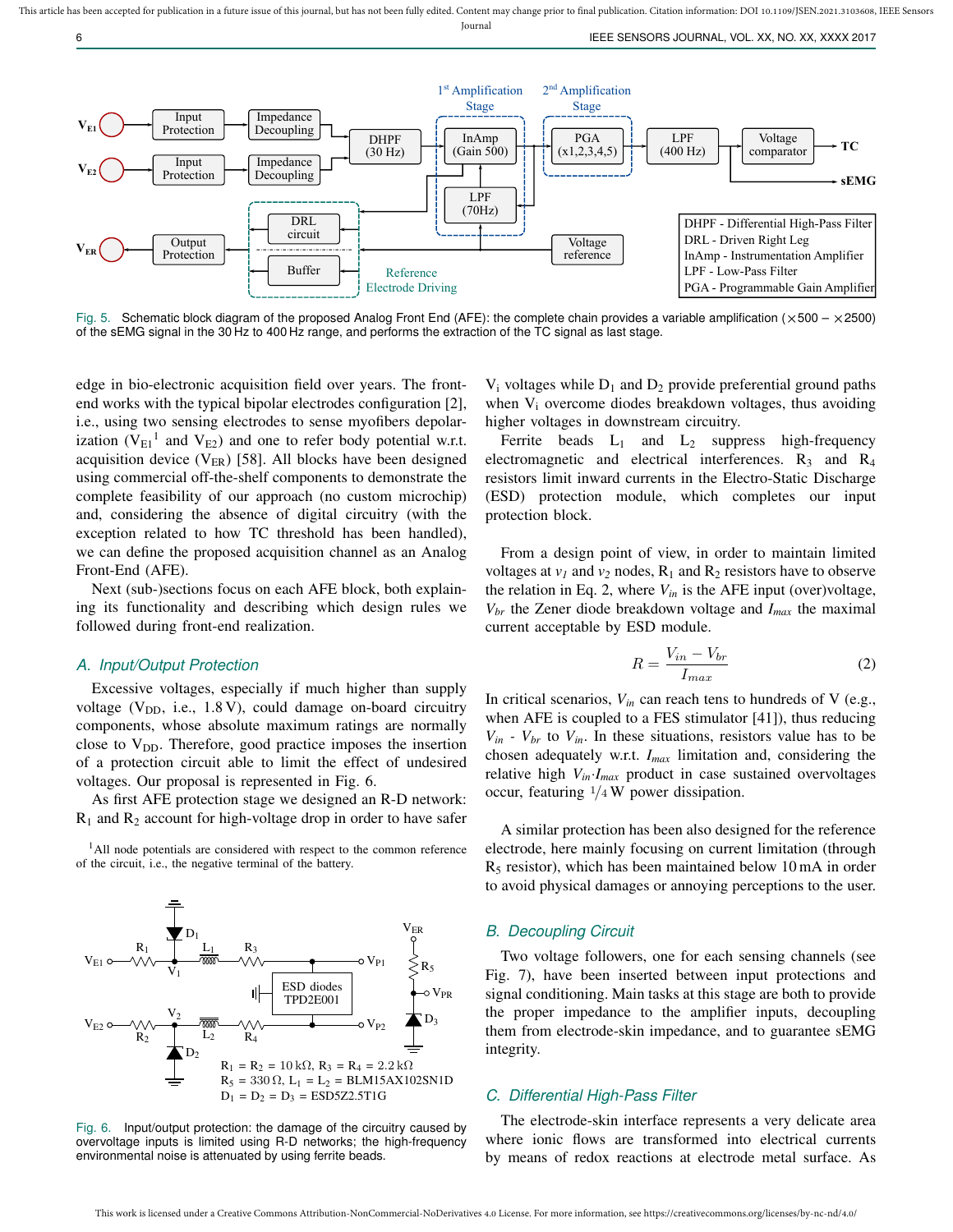

Fig. 7. The designed differential high-pass filter limits the effect of the movement artifacts avoiding the saturation of the on-board electronic components.

follows, any chemical or physical disturbances can drastically affect the quality of acquired signal, also considering its extremely reduced amplitude at source location. Among them, movement artifacts, usually induced by cables motion (in standard application electrodes are wired connected to amplification stage), has been demonstrated to introduce lowfrequency noise below 20 Hz-30 Hz [59], [60]. Also improving interface stability, e.g., electrolyte gel facilitating carriers flow, glue for stable electrode attachment, does not overcome such phenomena. Therefore, possible solution concerns to attenuate these artifacts by filtering out noise frequencies at AFE inputs.

We inserted a first order Differential High-Pass Filter (DHPF), designed following indications reported in [61], before the instrumentation amplifier (see Fig. 7), so avoiding movement artifacts amplification and the saturation of consecutive electronic components. Appropriate resistors and capacitors values have been calculated solving Eq. 3, where cutoff frequency  $f_c$  has been set to 30 Hz since we found this value to be an optimal trade-off between artifact removal and sEMG energy-frequency integrity.

$$
f_c = \frac{1}{2\pi R_8 C_1} = \frac{1}{2\pi R_9 C_2} \tag{3}
$$

In our experience, we also tried to raise  $f_c$  to 60 Hz or 70 Hz in order to attenuate power-line interference (i.e., at 50 Hz or 60 Hz, based on the country) at this stage. However, due to the low order of the filter and the possible components mismatch, this configuration demonstrated its effectiveness in reducing the 50 Hz and 60 Hz contributions but attenuating to much the sEMG energy content and resulting in very poor signal quality. For this reason, the cutoff frequency of the DHPF has been maintained to 30 Hz.

# *D. Instrumentation Amplifier (1st Amplification Stage)*

Bio-signal amplification is needed in order to be able to process the signal using digital electronics. For sEMG, required gains varies depending on recording muscle conditions (e.g., superficial or deep fibers, covering fat layer, fibers orientation, muscle mass and body volume) covering a 500 V/V to 6 kV/V value range [60]. Moreover, total amplification is usually divided into two or more stages: in this way, from one side, AFE is adequately set to record electrical activity from different muscle types; from other side, gain division relaxes amplifier gain-bandwidth constraints,



Fig. 8. First amplification stage: Instrumentation Amplifier (InAmp) carries out the difference between inputs, obtaining the differential signal of interest, which is further stabilized by low-pass negative feedback on the reference voltage.

avoiding signal distortions.

In our solution, we designed a first amplification stage, reported in Fig. 8, using an Instrumentation Amplifier (In-Amp), suitable to carry out the differential (bipolar) acquisition of sEMG signal. Basically, InAmp performs the subtraction between input channels, and amplifies this difference by the differential gain  $A_d$ , i.e.,  $V_{EMG_MN} = A_d(V_{F2} - V_{F1}) + V_{REF}$ , centering it to the middle of the voltage supply  $(V_{REF})$ . As general features, InAmp provides high Common Mode Rejection Ratio (CMRR) in order to reject as much as possible common noises sources (e.g., power-line interference) while detecting inter-electrode variation (i.e., sEMG signal).

Depending on the internal architecture of the InAmp,  $A_d$ gain could be easily set through an external resistor (usually named  $R<sub>g</sub>$ ). In our AFE, we followed this road, i.e., using the INA333 from Texas Instruments, physically splitting the  $R_{g}$ value into the two  $R_{13}$  and  $R_{14}$  resistors, thus also enabling the driving of the sEMG common-mode  $(V_{CM})$  to the DRL circuit. We defined  $A_d = 500 \text{ V/V}$  as default amplification value since it allows us to achieve good signal acquisition (when superficial or large muscles are considered) while maintaining constant amplification in the 0 Hz to 400 Hz range [62].

Looking at real-case scenarios, electrical and environmental noise sources (here intended as common-mode) are not completely rejected by InAmp because both real amplifier behavior has limited performances, and common-mode can be transformed into differential signal (and so amplified by  $A_d$ ) by electrodes path and circuit unbalances [63]. In such circumstances, amplified sEMG could be corrupted by overlapping noise, making its interpretation difficult and misleading.

Furthermore, in order to make the output of the InAmp more stable and consistent, we added a negative feedback on the InAmp reference: it consists of a second order Butterworth multiple-feedback low pass filter with cutoff frequency *f<sup>c</sup>* [64], as calculated in Eq. 4.

$$
f_c = \frac{1}{2\pi\sqrt{R_{11}R_{12}C_3C_4}}\tag{4}
$$

Generally, the idea is to sense the InAmp output, filter unwanted noises and, after its inversion, feed it again to the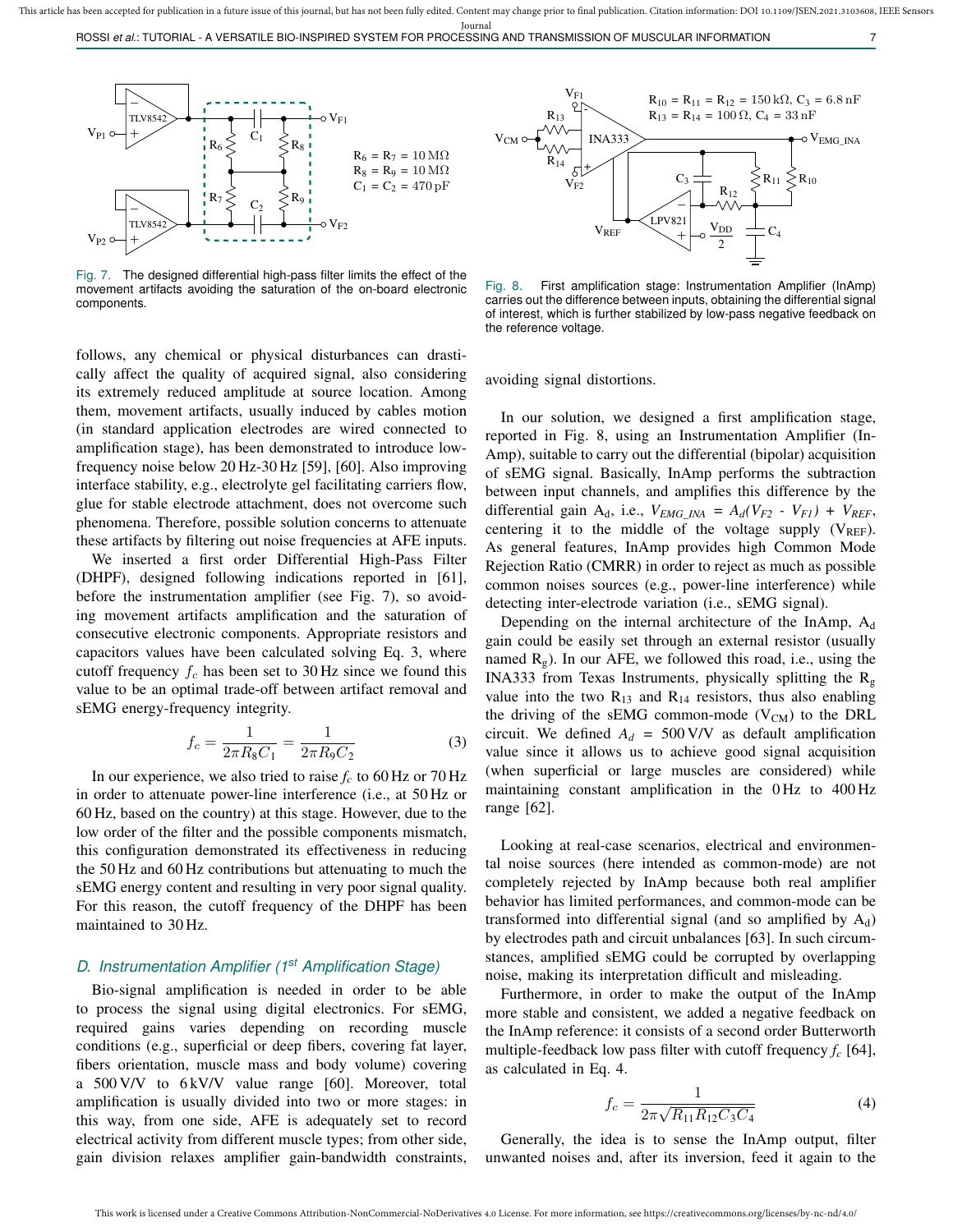

Fig. 9. The Driven Right Leg (DRL) circuit has been designed as a cascade of a common mode stabilization buffer and an inverting amplifier.

InAmp reference. In this way, output signal baseline follows noise variations but, being 180 degree out-of-phase, is able to remove such interference. In our first prototype, *f<sup>c</sup>* was set to 10 Hz in order to account only for the low-frequency noise introduced by the InAmp itself. In newest versions, we have risen  $f_c$  to 70 Hz to take into account also the power-line interference (as previously tested at the DHPF stage without improvements) which, depending on the environmental conditions, is not completely rejected by the InAmp itself. Contrary to our tests about DHPF response, the negative feedback on the InAmp reference works as expected in the attenuation of disturbances below 70 Hz without significantly affecting the energy of the detected sEMG signal.

#### *E. Reference Electrode Driving*

As it can been seen from diagram on Fig. 5, voltage for reference electrode can be driven using two testing circuits.

The first (and low complexity) solution provides a voltage reference by means of a voltage regulator. This value is fixed to  $V_{DD}/2$  in order to provide a body reference voltage ( $V_{ER}$ ) matching the one driven to InAmp. Its value is further stabilized by the insertion of a voltage follower before electrode interface.

The second possibility consists in the well-know Driven Right Leg (DRL) circuit [60], [63], [65], which limits the effect of common-mode noise when it is relevant on subject body.

Among high variety of DRL designs [66]–[70], we focused on low complexity, proposing the solution represented in Fig. 9: first of all, we drive the  $V_{CM}$  to a voltage follower; then we feed an inverting amplifier with unitary gain  $(R_{15}=R_{16})$ in order to obtain a reversed common-mode voltage, referred to the middle of power supply, to be injected back to subject body through the reference electrode  $(E_R)$ .

Both the solutions end with the safety circuit introduced in section IV-A (Fig. 6), which limits the maximal current flowing through  $E_R$  at 10 mA.

# *F. Programmable Gain Amplifier (2nd Amplification stage)*

A second amplification stage is often required when default gain is not sufficient to adequately represent muscle activity of deeper or smaller myofibers [60]. Hence, we designed a Programmable Gain Amplifier (PGA), reported in Fig. 10, which provides  $\times 2$ ,  $\times 3$ ,  $\times 4$  and  $\times 5$  additional amplification values.



Fig. 10. Programmable Gain Amplifier (PGA): adaptable amplifier gains (i.e.,  $\times$ 2,  $\times$ 3,  $\times$ 4 and  $\times$ 5) are obtained by controlling the analog multiplexer on the amplifier inverting branch.

With the goal to maintain AFE at low complexity, while giving to the user an easy control of acquisition parameters, we realized this stage using an analog multiplexer which, depending on its digital inputs (A0, A1), provides a different electrical path (corresponding to the desired gain value) to the negative input of the operational amplifier. Each path consists in an RC circuit, acting as an high-pass filter  $(f_c \simeq 30 \text{ Hz})$ in order to avoid the amplification of the signal baseline. When no additional gain has been requested (EN disabled), this stage works as a buffer for the sEMG signal. This custom configuration has been preferred to a COTS PGAs due to their higher power consumption and to the usual complexity of their internal design (i.e., commercial PGAs usually allow a wider range of gain values w.r.t. to the ones needed by our application).

#### *G. Low-Pass Filter*

A Sallen-Key Low-Pass Filter (LPF), represented in Fig. 11, is placed after amplification stages in order to limit sEMG signal bandwidth to 400 Hz, considering the most relevant energy content at 50 Hz–150 Hz [23].

The cutoff frequency  $f_c$  of this Butterworth Filter has been calculated in Eq. 5, according to [64].

$$
f_c = \frac{1}{2\pi\sqrt{R_{22}R_{23}C_9C_{10}}}
$$
\n(5)

This stage prevents the TC signal to be influenced by higher frequencies w.r.t. the ones related to muscle activity, and it matches the bandwidth amplification designed for previous



Fig. 11. The Sallen-Key Low-Pass Filter configuration centered at 400 Hz limits the sEMG bandwidth, acting also as anti-aliasing filter for the (optional) signal digitization.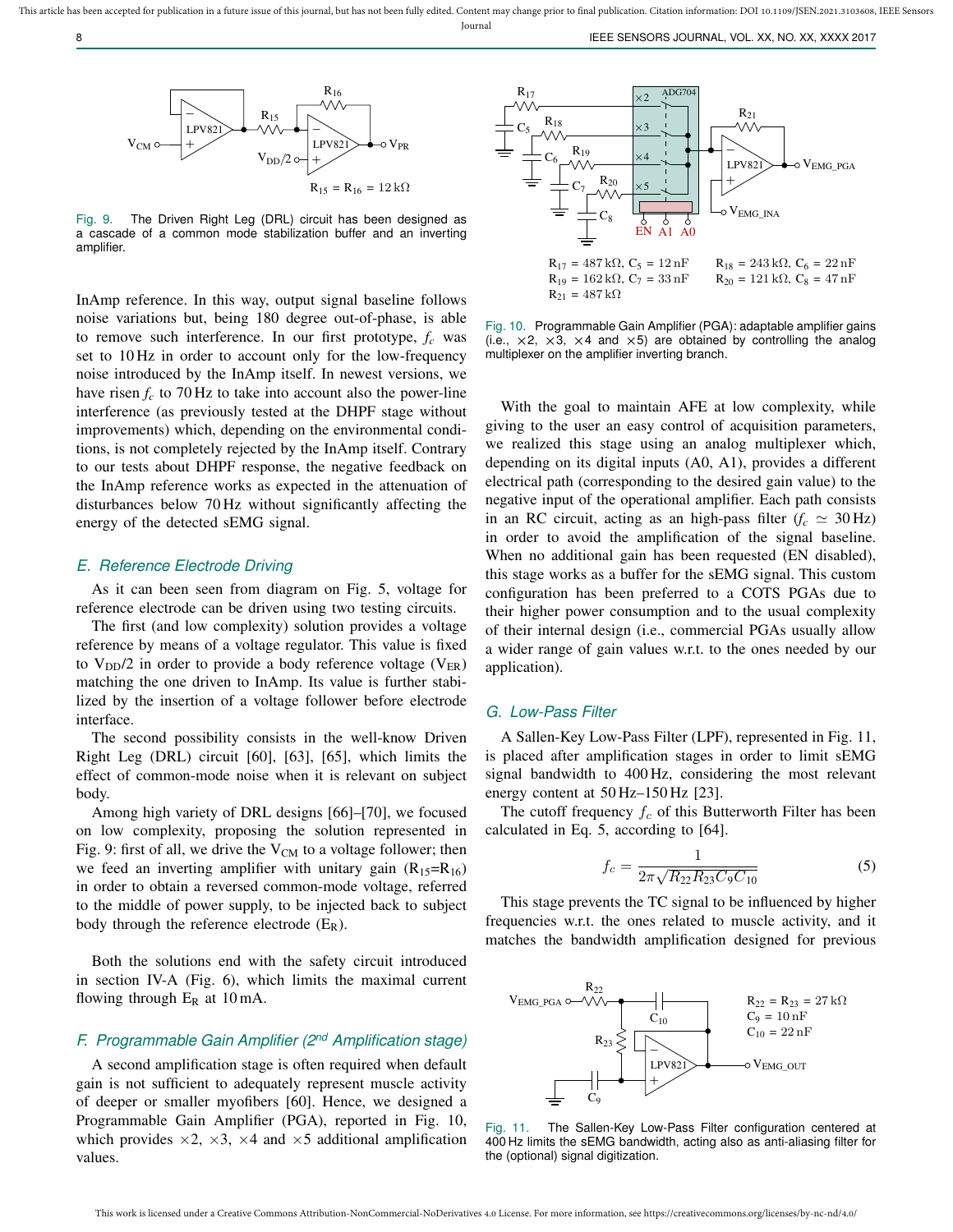ROSSI *et al.*: TUTORIAL - A VERSATILE BIO-INSPIRED SYSTEM FOR PROCESSING AND TRANSMISSION OF MUSCULAR INFORMATION 9



Fig. 12. Voltage comparator for the TC extraction with fixed hysteresis (30 mV) around  $V<sub>THR</sub>$  value.

parts. Since the sEMG is also placed in input to an ADC at this stage, this LPF works also as an anti-aliasing filter (minimum sampling frequency of 800 Hz) [24].

#### *H. Voltage Comparator*

Finally, last stage of our AFE consists in a voltage comparator for the extraction of TC signal, as reported in Fig. 12. Since a different threshold value can be required depending on muscle activity and environmental conditions, we included a Digital-to-Analog Converter (DAC) for threshold generation. In this way, beyond the proper threshold setting, the digital control of DAC permits the user also to implement additional software routines for acquisition management.

A 30 mV hysteresis, centered around threshold value, transform the comparator into a more efficient Schmitt Trigger, solving the  $V_{HYST} = V_{DD} \cdot R_{24} / R_{25}$  relation. Hysteresis helps us to prevent spurious spikes when signal is oscillating around threshold value, thus driving in the most clean way possible the digital path to the microcontroller dedicated input.

#### V. DIGITAL PART FOR SIGNAL PROCESSING

While the discussed AFE is the key component of the analog acquisition part, the digital part is the core of the processing section. The main actor is the Apollo3 Blue MCU, which, featuring an ARM Cortex®-M4F processor, can be involved both in wireless communication and artificial intelligence applications, efficiently reducing power consumption of the overall system.

In addition to the microcontroller, other components have been included in the system:

• A UART-to-USB converter, which allows the user to communicate with the microcontroller directly from a computer, enabling an easy interface for debug and firmware bootloading.



Fig. 13. Schematic block of the digital part: Apollo3 Blue represents the central core of the system, which processes the signals from the AFE, manages wireless communication through the BLE antenna and provides a standard interface with both USB (micro-B) or  $l^2C$  connectors.

- Two  $I^2C$  connectors (input/output), to make the board connectable in a chain bus;
- A DAC, which allows us to perform an accurate threshold calibration;
- A USB-powered battery charger, to complete the wearable scenario.

A schematic diagram of the connections among above peripherals with the MCU is reported in Fig. 13.

Regarding the firmware needed by the applications discussed here, the tasks that the microcontroller should be able to manage are divided in two main categories: generic peripheral handling for ATC evaluation, and user interface protocols. The first is functionally the same for each version of the system, being in charge of the configuration of peripheral parameters useful for ATC computation. The latter, instead, is more dependent on the target application and on the hardware configuration to be involved. In fact, according to required latencies and wearability, the design can vary from a serial, reliable and fast, connection (e.g., UART/RS232,  $I^2C$ ), to a more complete, but complex, wireless implementation (e.g., BLE, IR-UWB). Furthermore, if the application included artificial intelligence, proper routines would be integrated in the firmware to handle, e.g., recognitions and predictions.

Our present solution has been implemented thanks to the FreeRTOS real time operating system [71], able to virtually manage in a concurrent way both the ATC evaluation and the Bluetooth 4.2 communication to the central user device (e.g., a computer plotting data, a smartphone/smartwatch displaying muscles activation, an actuator performing movements based on a recognized gesture [36]), but other solutions could be equally effective, depending on the hardware used.

#### *A. Peripheral handling for ATC evaluation*

The microcontroller code is first configured for low power operations, exploiting proprietary libraries capabilities. The main clock frequency is reduced from the default 48 MHz to 24 MHz to further optimize power efficiency. The application does not require high frequency clock, thus if the microcontroller could go slower, a lower setting could have been selected.

Once the initial parameters are selected, the peripherals needed for ATC management are configured, including GPIO settings and on-board wired communications. First, the pin selected to receive the TC signal is configured as input, with interrupt on rising edge enabled. Then, a proper timer configuration has to be performed, setting it to make cycles of the desired duration (e.g., a common value is 130 ms [46]); since no excessive precision is needed to control the length of the window, a low frequency clock source can be selected, further relaxing the peripheral effort.

With the input port enabled, to complete the basic configuration, two more settings are required: the enabling of the serial ports needed by the SPI to control the DAC (Section IV-H), and the choice of the desired gain of the AFE, by configuring the PGA stage detailed in Section IV-F.

Then, threshold calibration has to be performed, in order to find the proper voltage value accordingly to environment and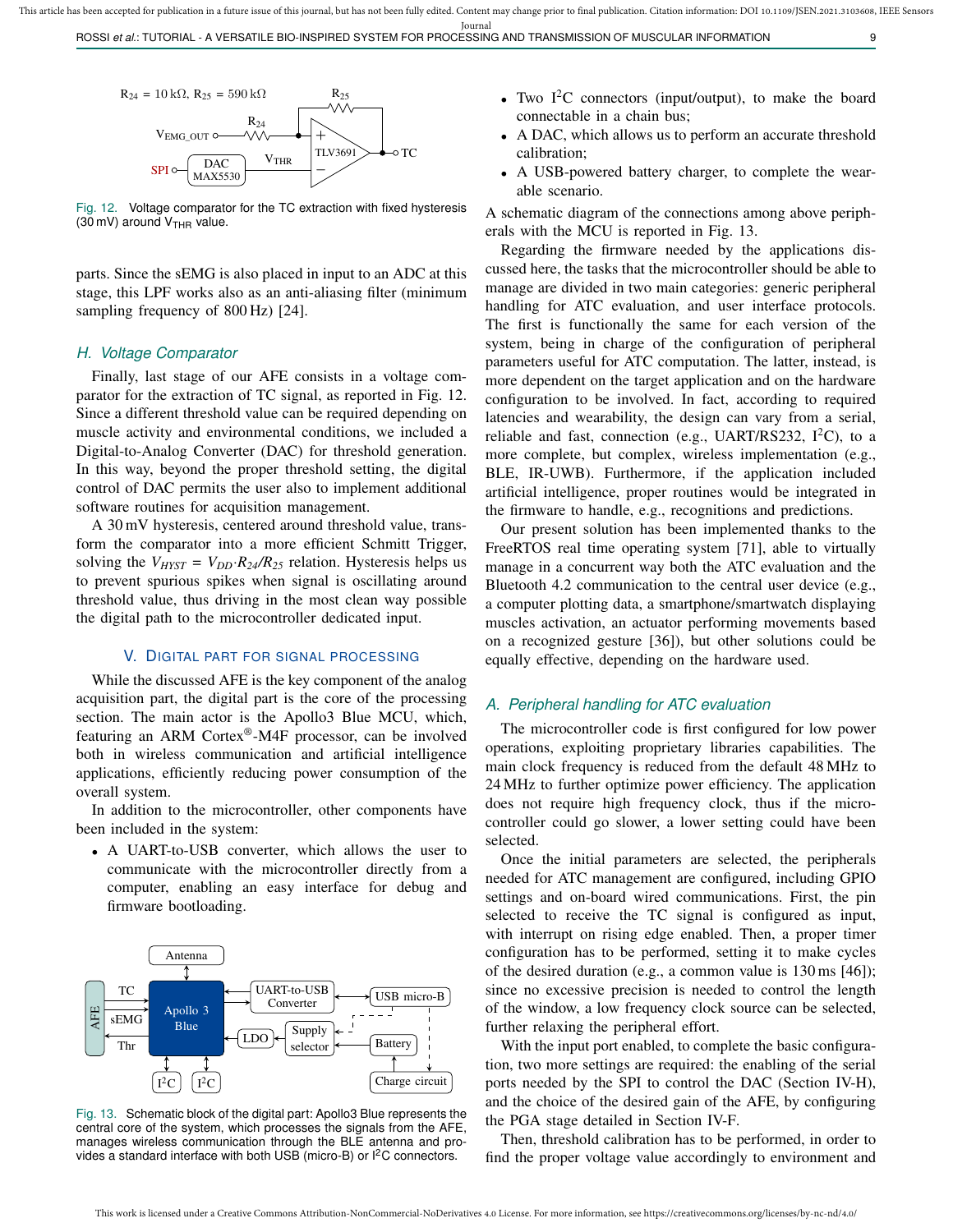subject condition. In fact, in ideal conditions, the threshold would be set 16 mV above the expected signal baseline, having to take into account only the lower half of the hysteresis, thus detecting every, even minimal, activation of the muscle. Unfortunately, real cases are affected by a lot of noise sources, making the baseline of the signal not always at the desired value (i.e., middle voltage supply) and with a possible uncertainty due to unfiltered noise. According to this, the threshold calibration, performed every time the system is switched on, is able to mimic the theoretical approach to the effective signal, finding the right delta above the signal noise to detect actual muscle activation and neglect spurious noise spikes.

The actual firmware routine, detailed in the flowchart of Fig. 14, is a finite state machine, which checks the detection of TC events and modifies the threshold value accordingly, by sending proper commands to the on-board DAC. In particular, depending on the state, the behavior is the following:



Fig. 14. Firmware routine for threshold auto calibration. The threshold is initialized to a value much higher than the expected signal baseline, and lowered step by step until one or more events arise. The calibration is divided in a first coarse phase, together with a check for spurious spikes, and a second fine tuning, which includes a double spike check, to ensure the final result is correct.

- 1) The threshold is decreased by 150 mV every second, while no event is detected. When an event arises, the state increases, leaving the threshold unmodified.
- 2) A further event is expected, to confirm the previous detection. If it is captured, the threshold is set higher than last value (i.e.,  $+200 \text{ mV}$ ) and the next state would be state 3; if not, the flow is taken back to state 1, as previous detection was generated by a temporary noise source.
- 3) The fine tuning of the threshold begins, with a similar behavior w.r.t. state 1, but lowering the value by 10 mV steps.
- 4) Like in state 2, further events are expected, to confirm a proper identification of the signal baseline. The threshold is untouched in either case, and only the state changes, being set to 3 in case of a negative outcome and to 5 if it is positive.
- 5) last state still checks the effective detection of the baseline. The state is brought back to 3 if no event is captured, but if the detection is confirmed the threshold is raised of 40 mV (i.e., last decreasing step plus the comparator hysteresis) and the routine is terminated.

With the threshold value set, the initial configuration can be considered concluded. The actual ATC evaluation will then be triggered by the user, starting the timer and enabling the interrupt. The TC events will be counted and saved at the end of each time window, in the simplest way possible, as detailed in Fig. 15, thus avoiding ADC conversion and relaxing microcontroller hardware resources.

```
while TC acquisition is requested do
    count \leftarrow 0
    while waiting for an ATC window to end do
       if an interrupt arises then
           count \leftarrow count + 1end if
    end while
    TC_value ← count
end while
```
Fig. 15. TC count evaluation. Every time an event occur, the dedicated interrupt service routine is called and the event count is incremented. When the time window reaches its configured duration, the corresponding TC value is saved and the count is reset to 0.

# *B. User interface protocols*

The remaining firmware routines are dedicated to user interface and debugging.

In a first prototyping phase, an UART connection (available through the on-board USB-to-serial converter) could be useful to send messages to a computer graphical user interface, thus displaying both data and critical information (e.g., peripherals malfunctions, BLE disconnection) and considerably speeding up device test and development. On the other hand, the final product would need a wireless communication system, in order to be quickly accessible regardless of the use case and without compromising the wearability.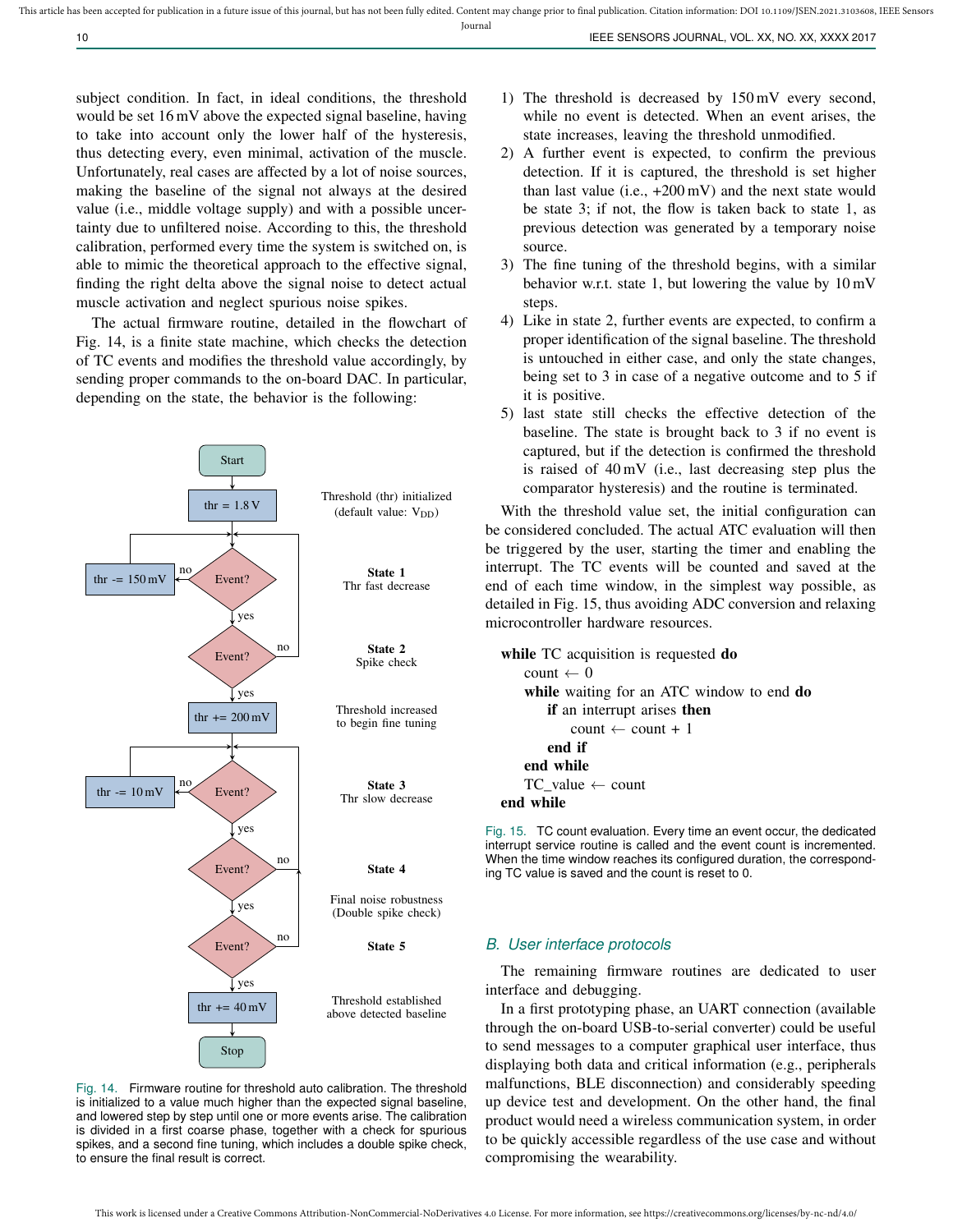TABLE II BLE SERVER FOR THE PROPOSED SYSTEM

| <b>Characteristic</b>                         | Handle | <b>Size</b>             | <b>Permission</b> |  |  |
|-----------------------------------------------|--------|-------------------------|-------------------|--|--|
| Service Declaration                           | 0x00A0 |                         |                   |  |  |
| Command                                       | 0x00A2 | 1 B-3 B                 | W                 |  |  |
| Status                                        | 0x00A4 | 1 B                     | R/N               |  |  |
| $Status_{CCCD}$                               | 0x00A5 | 2 B                     | R/W               |  |  |
| Gain                                          | 0x00A7 | 1 B                     | R/W               |  |  |
| sEMG                                          | 0x00A9 | 20 B/200 B <sup>2</sup> | N                 |  |  |
| <b>sEMGCCCD</b>                               | 0x00AA | 2 B                     | R/W               |  |  |
| Threshold                                     | 0x00AC | 2 B                     | R/W               |  |  |
| <b>ATC</b>                                    | 0x00AE | 1 B                     | N                 |  |  |
| $ATC_{CCCD}$                                  | 0x00AF | 2 B                     | R/W               |  |  |
| $1\,\mathrm{D}$ , annal, Wh muith, My motify, |        |                         | $2r$ n $n$ $rn$   |  |  |

R: read; W: write; N: notify. 2LR/HR

The Bluetooth 4.2 stack perfectly meets these requirements, providing a robust data transfer protocol, with a throughput up to 1 Mbps. According to this, a BLE server has been implemented on the Apollo3 MCU, allowing the user to fully control the device and to get data notifications of the main parameters (i.e., status, ATC and sEMG). The server structure, including handle values, relative size and permissions, is detailed in Table II.

The connection with the device can be established from any remote module, and has to be performed even before initial threshold calibration. Connection parameters can be relaxed, accordingly to low data rate of the ATC technique, selecting a connection interval around the time window chosen for ATC (e.g., if 130 ms has been selected, 60 ms to 80 ms connection interval would fit the application requirements without too much delay). In the case even slower data rate are requested by the user interface, more than one notification could be grouped in a single connection event, widening the connection interval and keeping the transmitter in the idle state for even more time.

The available characteristics (see Table II) can be divided in two main groups: on one side we have Command and Status, one-way channels to control the board behavior and to obtain feedback from it; the remaining ones are all data values, carrying device acquired information and configurations.

In particular, the data characteristics accessibility and behavior are:

- Gain contains selected amplification for PGA stage. It accepts values between 1 (default) and 5, and can be read and written: if read, the applied gain is returned; if written, the desired value is loaded in the characteristic and the PGA configuration is updated.
- **sEMG** carries the information about last ADC sampled values. It can only be notified, by writing 1 in its own Client Characteristic Configuration Descriptor (CCCD). Its dimension directly depends on the Maximum Transfer Unit (MTU) selected. Indeed, until BLE 4.1 [48], no more than 20 bytes could be handled. According to this, two configuration have been designed: one at High Resolution

(HR), which can be enabled by requesting an MTU higher than 200, and one at Low Resolution (LR) to assess back-compatibility issues of BLE 4.1 and older versions. In particular, HR mode provides 14-bit values sampled at 1 kHz, resulting in a  $2$  kB s<sup>-1</sup> throughput, with BLE connection parameters configured to transmit a 200 B notification every 100 ms. On the other hand, LR configuration provides 8-bit resolution values, sampled at 800 Hz, which is the minimum frequency allowed by Nyquist-Shannon theorem [24] considering our cutoff frequency of 400 Hz (as detailed in Section IV-G). In this case the system would send a 20 B notification every 25 ms, to handle the  $0.8$  kB s<sup>-1</sup> application throughput.

- Threshold is the 12-bit binary representation of the threshold, as written to the DAC. It accepts values between  $0x0000$   $(0 V)$  and  $0x0$ FFF  $(1.8 V)$ . It can be read to check the threshold value (e.g., after the calibration routine) and written to manually set a desired value. In this last case, the DAC output value is automatically updated.
- ATC contains last evaluated count of the TC events, as an integer value. No normalization is performed on-board, to avoid complexity increase, and it will be computed by user application only in the case a comparison among different time windows is needed. If a 1 is written in the CCCD, a notification would be sent at the end of each time window. Considering its default 130 ms duration, event-driven processing of sEMG minimizes throughput to  $8 B s^{-1}$ , considerably reducing data amount w.r.t. standard sEMG sampling. Furthermore, this configuration is not constrained by the connection interval and, consequently, by the receiver Bluetooth stack.

The Status is enabled by writing a 1 in its CCCD and would send a notification every time an operation terminates or an error occurs. Its idle value is 1, while 0 is the value it holds when the notifications are not enabled.

Last, the Command gives the user the permission to execute task on the device. It has a variable dimension (i.e., 1 B to 3 B) attribute, thus allowing different commands to be implemented, without data padding in the array. In particular, these are the actions which can be executed:

- Debug 1 B Used to trigger the transmission of the debug status notification, thus checking basic connectivity.
- Gain set 2 B Sending this command with a value between 1 ad 5 in the second byte is equivalent to set the gain characteristic at the same value. Returns a Gain\_set status in case of success.
- Automatic threshold calibration from  $V_{DD} 1B$  The threshold calibration routine is launched, under the Thr\_searching status. If a value is found correctly, returns the Thr\_found status; if errors occur, a Thr\_error status is notified.
- Automatic threshold calibration from *value* 3 B Same operation as previous command, but beginning the search from *value*. It should be written in the lower 12 bits of the second and third byte, expressed as resulting by the formula:  $value = 2^{12} \cdot Thr/V_{DD}$ .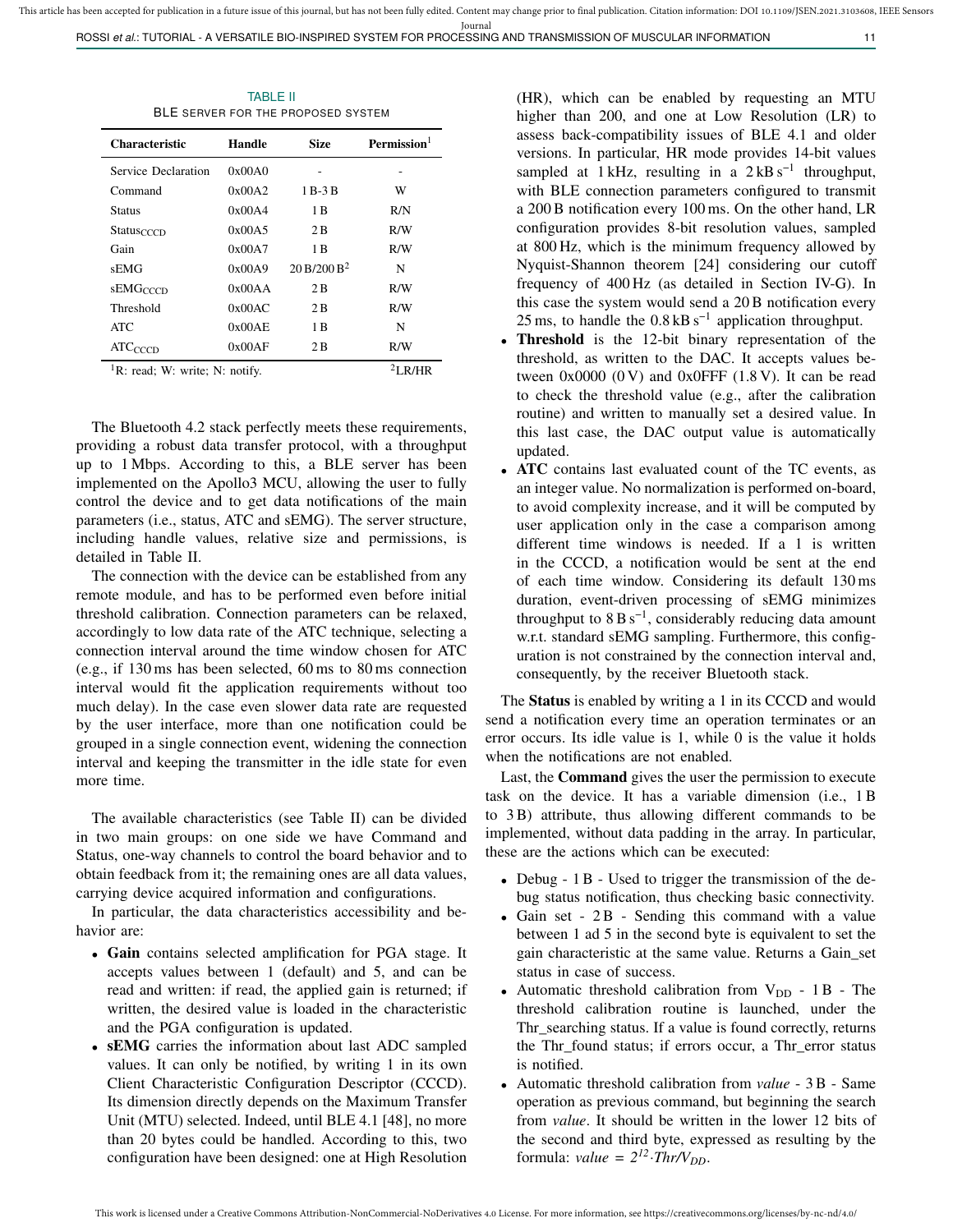- Manual threshold set 3 B Updates the DAC register with the value contained in the second and third byte, like writing the Threshold characteristic. A Thr\_set status should be notified.
- ATC timer set 2B Changes the ATC time window accordingly with the value in the second byte, expressed in milliseconds. Recommended for advanced users only: modifying the window duration without the proper knowledge could bring to poor functionality.

As the reader can notice, while the ATC window can be adjusted by the user, no command is provided to change the raw sEMG sampling period. In fact, the ATC is an arbitrary parameter and could be adapted to different situations, but the sEMG requires a minimum sampling frequency (i.e., at least two times greater than its highest frequency content) to be reconstructed correctly. Thus, being the minimum frequency allowed already selected by default, no user command could be provided to change it.

# VI. FROM PROTOTYPE TO SYSTEM PERFORMANCES

This section reports our prototyping and testing phases. The designed  $PCBs^2$ , as the one shown in Fig. 16, have been manufactured using standard 4-layers technology, obtaining the total board dimension of 20.5 mm x 33.2 mm x 9.5 mm. The PCB has been organized as follows: the AFE is totally arranged in the bottom layer while MCU, power supply control, charge circuit, and I/O interfaces are placed at the top layer in order to divide as much as possible analog and digital parts, thus exploiting the PCB internal layers for routing the signals tracks and providing the power supply planes. We selected the Artemis Module produced by Sparkfun Electronics [72] for the integration of the Apollo3 Blue MCU into our solution because it integrates into a small package (i.e., 10 mm x 15 mm) all the supporting circuitry (the MCU itself and the RF circuits) needed to access the Ambiq functionalities, also providing an easy programming interface and a standard soldering footprint. Planar connectors

<sup>2</sup>If interested in additional hardware details, the reader can contact one of the authors, which would be pleased to provide further information.



Fig. 17. Design specification of the 3D-printed case and internal arrangement of PCB, battery and electrodes. Each measure is expressed in mm.

have been used for battery, debug, electrodes,  $I^2C$ , and reset interfaces in order to save device height. Both JTAG and USB micro-B connectors have been inserted in order to flash the firmware and provide debug operations.

The complete wearable scenario has been finalized by designing the case for the board, also integrating a rechargeable battery and the electrode connectors. Fig. 17 reports the physical dimension and the components organization of our prototype: with an overall dimension of 57.8 mm x 25.2 mm x 22.1 mm, we optimized the packaging by placing the three electrodes (and their connectors) directly below our PCB, which is secured in the right position by the battery holder; a practical hole exhibits the USB micro-B connector allowing to recharge the battery without removing it. Sticky electrodes permits the board to adhere to the body without any additional textile band; on the other hand, dry electrodes required a string to correctly place the case in the proper location above the monitored muscle.

A representative scenario of a typical acquisition setup



Fig. 16. Printed Circuit Board (PCB) of the proposed ATC-based wearable module: the electronic components has been organized in order to minimize overall PCB dimension, also taking advantage of the components distribution on both visible layers.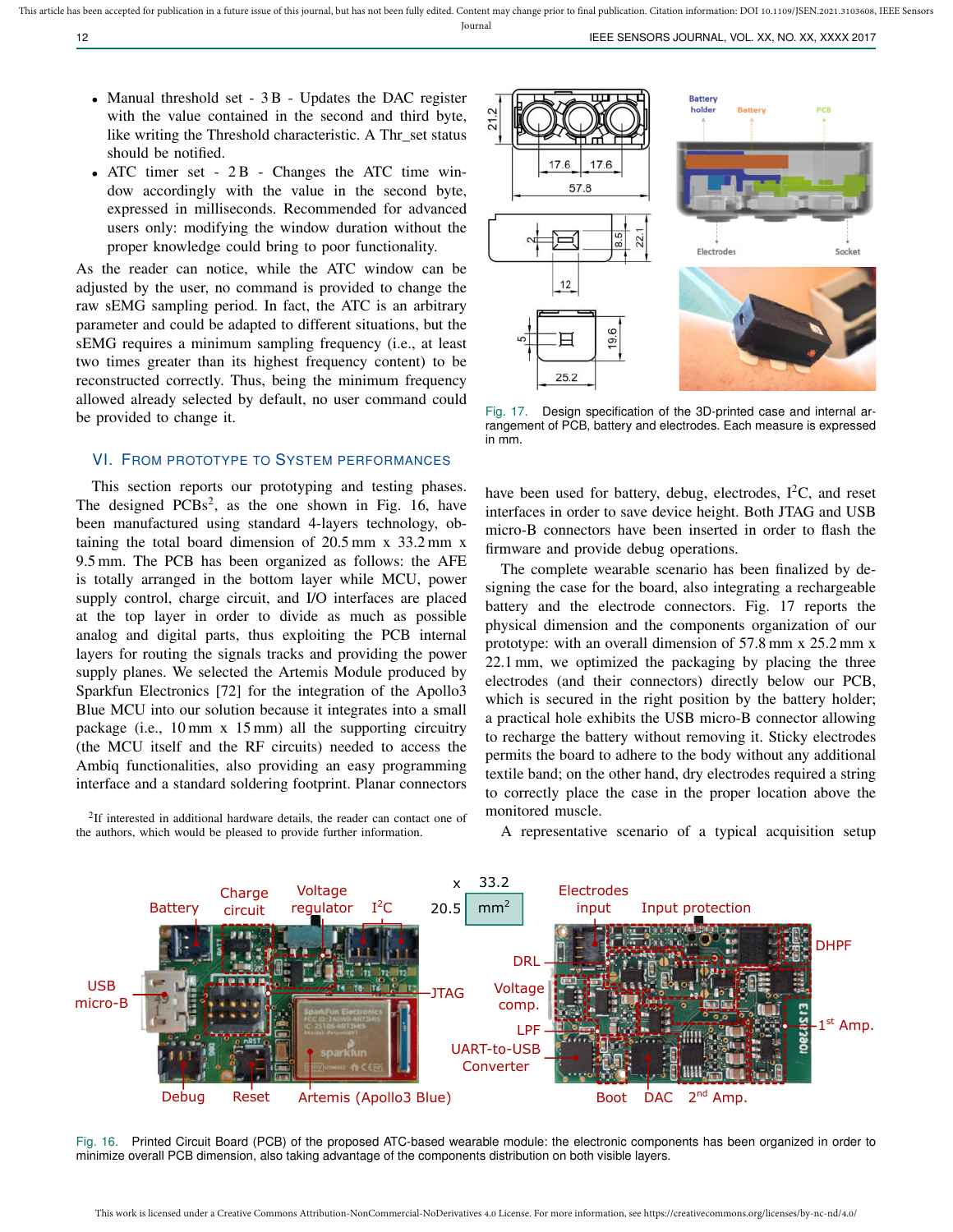This article has been accepted for publication in a future issue of this journal, but has not been fully edited. Content may change prior to final publication. Citation information: DOI 10.1109/JSEN.2021.3103608, IEEE Sens Journal

ROSSI *et al.*: TUTORIAL - A VERSATILE BIO-INSPIRED SYSTEM FOR PROCESSING AND TRANSMISSION OF MUSCULAR INFORMATION 13



Fig. 18. Example of the system during a gait acquisition: two ATC envelopes are acquired in real-time from the *gastrocnemio medialis* and *soleus* muscle and graphically represented on a user interface.

(here during human walk analysis) is shown in Fig. 18. As it can be seen, a minimal hardware and software configurations are needed to run the system: thanks to the versatility of the BLE protocol, a commercial BLE transceiver (e.g., the CC2540EMK-USB Dongle [73]) could be employed as receiver module, offering a very simple interface between the acquisition board and a custom user-defined interface.

Experimental tests have been conducted in order to analyze the performance of the system for the following points:

- sEMG signal quality;
- ATC extraction;
- Reliability analysis;
- Power consumption.

All the experiments concerning human subjects have been presented to and approved by the Comitato Bioetico di Ateneo of the University of Turin [74].

#### *A. sEMG quality*

Considering ATC as the main parameter extracted from sEMG signal, its reliability strictly depends by the integrity of detected muscle information. Therefore, we carried out different tests in order to evaluate if the AFE has been designed correctly.

First, we analyzed how our filters chain responds to input signals, thus verifying the proper band-pass behavior in the 70 Hz to 400 Hz range. By using a National Instruments data acquisition system (i.e., NI USB-6259 [75]), we implemented a LabVIEW script which provides two sine waves with different amplitudes (i.e., 2 mV peak-to-peak difference), at varying frequency (10 Hz to 1000 Hz, 1 Hz step), as channel inputs and, consequently, records filtered and amplified output signal. In Fig. 19 (blue line), we reported the amplitude ratio (dB) between AFE output and the one obtained digital-mathematical processing (theoretical differential flat-band amplification) the *real* (analog) input signals: by imposing −3 dB as acceptability criteria for real/theoretical difference, we figured out that our sEMG conditioning circuit works as expected in the 70 Hz



Fig. 19. The graph shows the results of two different characterization analyses for our AFE in the 10 Hz to 1000 Hz frequency range. The first one (blue line) represents the dB ratio between the analog (sEMG) output of the AFE and the theoretical flat-band amplification of its inputs (Section VI-A). A similar analysis (Section VI-B) has been carried out for the analog and simulated TC signal (red line). These measurements confirmed the expected filtering behavior into the 70 Hz to 400 Hz band.

to 400 Hz range, which verifies the DHPF-InAmp feedback combination and anti-aliasing LPF behaviors for low and high spectrum frequencies, respectively.

After checking the response of the AFE, we analyzed if the designed circuitry properly conditions the acquired muscle signal. The sEMG signals have been acquired during the wrist extension movement, placing the sensing electrodes on the *extensor carpi ulnaris* muscle. We standardized motion executions by measuring the Maximum Voluntary Contraction (MVC) with a dynamometer in order to observe how the sampled sEMG adequately represents muscular efforts at 30 % MVC, 70 % MVC, and 100 % MVC values. Both dry [76] and wet [77] electrodes have been compared looking at the Power Spectral Density (PSD) features (see Fig. 20), demonstrating how they could be interchangeable in monitoring different levels of muscle contractions. As expected, the total sEMG energy increases with the raise of MVC, also satisfactory representing



Fig. 20. Comparison among the Power Spectral Density (PSD) of dry and wet electrodes, standardizing the three levels of muscle activation over the Maximum Voluntary Contraction (MVC) (30 % MVC, 70 % MVC, and 100 % MVC)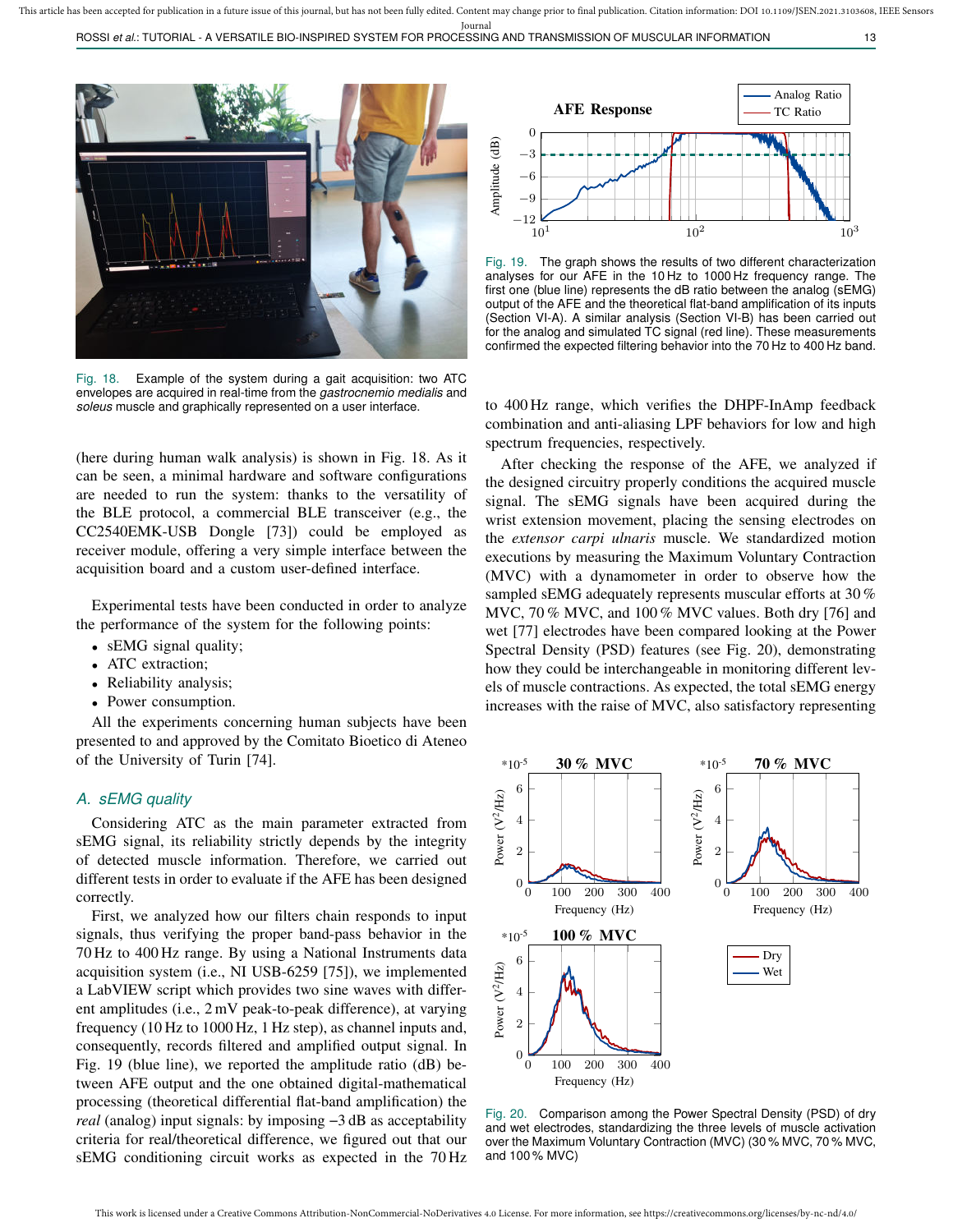TABLE III MONITORED MUSCLES AND RELATED EXECUTABLE MOVEMENTS

| $Mn$ scle $1$          | ID        | <b>Movements</b>     |
|------------------------|-----------|----------------------|
| Biceps brachii         | BB        | Elbow Flexion        |
| Triceps brachii        | TВ        | Elbow Extension      |
| Extensor carpi ulnaris | ECU       | Wrist Extension      |
| Rectus femoris         | RF        | Gait, Knee Extension |
| Vastus lateralis       | VL.       | Gait                 |
| Biceps femoris         | BF        | Gait, Knee Flexion   |
| Tibialis anterior      | TA        | Gait                 |
| Gastrocnemio medialis  | <b>GM</b> | Gait                 |
| Soleus                 | SL.       | Gait                 |

<sup>1</sup>SENIAM guidelines [78] have been followed for electrode placement

the typical frequencies of the sEMG spectrum [23], as it can be noticed in the 50 Hz-150 Hz interval. The calculated PSDs show no influences related to the power-line interference (neither at the 50 Hz central frequency nor at higher harmonics), proving the proper design of the physical circuit (e.g., high accuracy of components selection and PCB layout) and the effectiveness of the AFE filters. However, although dry electrodes present a major noise content above 200 Hz w.r.t wet electrode caused by a more unstable skin-electrode interface, both acquisition setups bring to similar results, demonstrating the system versatility without the need of any adaptations to sensors technology.

Then, we carried out a more detailed analysis acquiring the sEMG signals during the execution of different movements in order to evaluate how our device perform on both upper and lower limb muscles. We executed elbow flexion, knee extension and flexion movements, inducing isometric contractions by employing a set of weights  $(0 \text{ kg}, 1 \text{ kg}, 2 \text{ kg},$ 4 kg). The acquisition protocol, whose biomedical setup is described in Table III, consists of ten repetitions for each movement. We acquired 10s of sEMG signal after weight stabilization, interrupted by 30 s resting time to avoid the onset of fatigue effects. Signal-to-Noise Ratio (SNR) between the squared powers of the sEMG ( $P_{sEMG}$ ) and the noise ( $P_{noise}$ , here intended as the signal baseline without muscle activity)



Fig. 21. SNR comparison between wet and dry electrodes, also evaluating the influence of the DRL circuit to drive the reference potential.

SNR values during human walk



Fig. 22. SNR distribution of the detected sEMG signals in dynamic contractions during human walk. The following multi-muscle acquisition setup has been observed: BF - Biceps Femoris, VL - Vastus Lateralis, RF - Rectus Femoris, TA - Tibialis Anterior, GM - Gastrocnemio Medialis, SL - Soleus.

has been identified as the proper comparison parameter and calculated according to Eq. 6, where both powers have been estimated through the variance  $(\sigma^2)$  of both signal and noise.

$$
SNR = 10 \cdot \log_{10} \left( \frac{P_{sEMG}}{P_{noise}} \right)
$$

$$
= 10 \cdot \log_{10} \left( \frac{\sigma_{signal}^{2} - \sigma_{noise}^{2}}{\sigma_{noise}^{2}} \right)
$$
(6)

Fig. 21 reports our measurements, where all the exercise repetitions of each monitored muscle are grouped: SNR values increase together with sustained weights resulting in similar outcomes for both wet and dry electrodes, while differences of 5 % to 20 % are clearly visible considering activity of the DRL, hence demonstrating its advantages if configured. An SNR of 15 dB has been identified as a proper threshold to obtain an sEMG signal of a quality more than acceptable [79]: all our measurements here reported largely meet this requirement.

Lastly, we tested our device during the monitoring of dynamic movements, acquiring the sEMG signals from distal and proximal leg muscles (as reported in Table III) during straight human walk. Although this experimental condition could be challenging w.r.t. static muscle analysis, both in terms of signal artifacts and muscular activity, we obtained very satisfactory SNR results (Fig. 22). Boxplots, which group together about 20 steps, demonstrate how our system performs well in real application scenario, fulfilling again the 15 dB acceptability threshold. Boxplots width could vary depending on considered muscle because of its time-varying and multi-function activity in balancing body during straight walk. However, our system detects low activities without compromising the quality of the acquired signals.

To summarize, our simulative and practical tests confirm the proper detection of the sEMG signal (both in static and dynamic conditions), proving the AFE versatility w.r.t. the electrodes typology and the voltage reference configuration depending on the application requirements.

# *B. ATC Extraction*

In order to prove the correctness of hardware TC extraction, we performed two different tests, both involving the NI USB-6259 acquisition system as interface.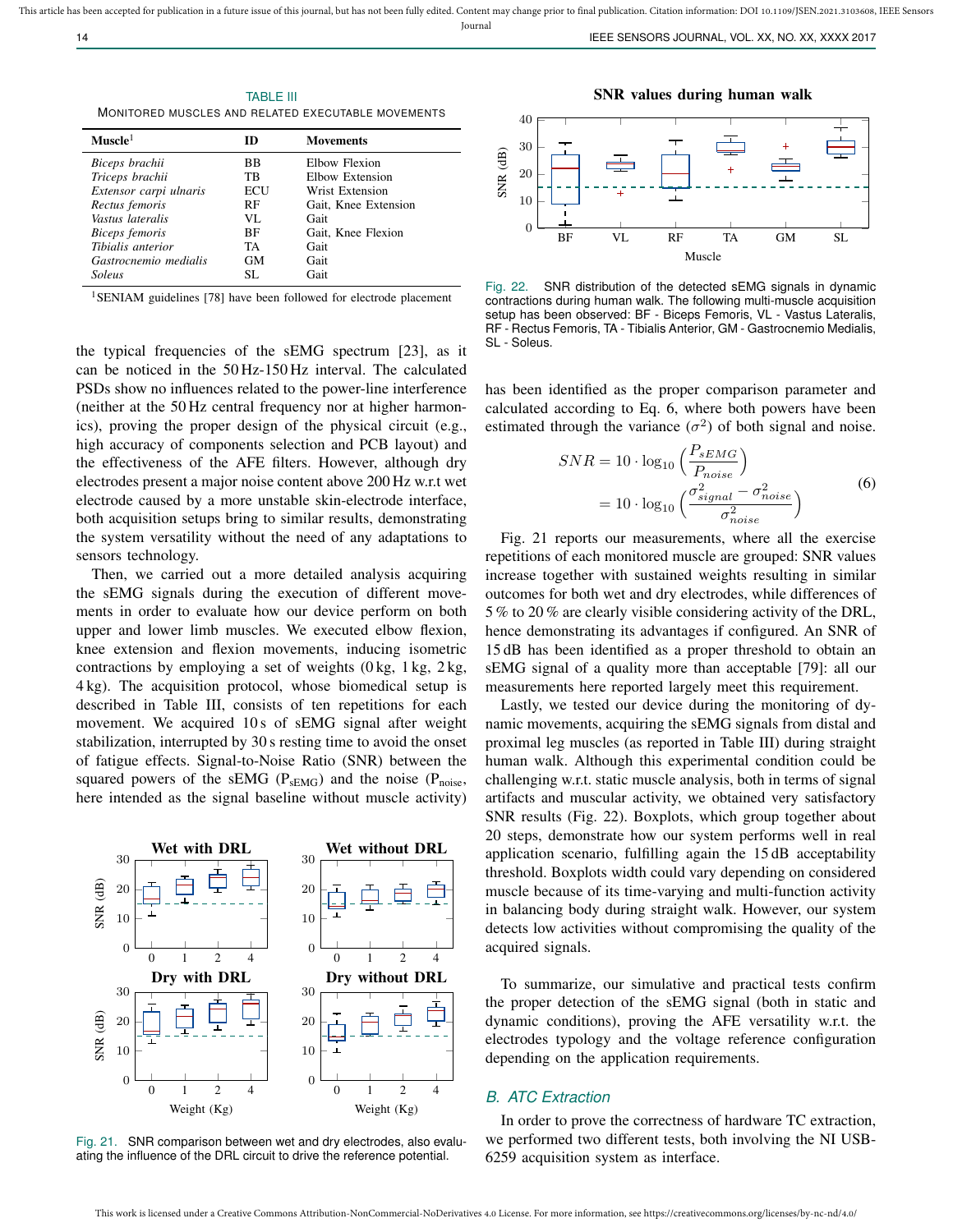

Fig. 23. TC hardware analysis: (left) cross-correlation with software simulation; (right) validation of direct proportionality with sustained load.

First, we analyzed the TC output signal using a setup similar to the one of the first sEMG response test. In fact, a LabVIEW environment has been configured to generate the two input sine waves, performing the frequency sweep from 10 Hz to 1000 Hz, and to collect the TC signal from the board. Then, TC events are counted over a 130 ms time window and compared with the theoretical ones, simulated without filtering. The obtained ratio (in dB), represented with the red line of Fig. 19, confirms the proper design of the 70 Hz to 400 Hz band-pass filter.

After this simulated analysis, in order to prove the correct behavior of the threshold comparator, we sampled sEMG and TC signals simultaneously, monitoring *biceps brachii* static response at the already standardized set of weights (i.e., 0 kg, 1 kg, 2 kg and 4 kg). sEMG data are then processed in order to compute the threshold crossings, simulating the experimental method and threshold value (also taking into account hysteresis behavior). Fig. 23 shows both the normalized cross-correlation coefficient  $(\rho)$  between HW and simulated TC signals and the proportional growth of the HW generated TC events with load increase. The TC events growth validates the direct load proportionality established in [33] and the good correlation w.r.t. the software simulated signal demonstrates the optimal design of the hardware threshold comparator.

#### *C. Reliability Analysis*

System reliability has been assessed by comparing the Root Mean Square (RMS) of the sEMG obtained with our device to the one acquired with the Cometa Mini Wave [17] wearable system, which can be identified as a SoA gold standard. In particular, among different indexes present in literature, we have found the Intraclass Correlation Coefficient (ICC) [80] to be the most appropriate to evaluate the robustness of our measures, because it is not influenced by the order of the analyzed samples.

The experimental setup involved a dynamometer to measure stable MVC values, similarly to what we have done in Section VI-A, during wet vs dry electrodes comparison. However, in this test, a set of four movements (elbow flexion, elbow extension, knee flexion, and knee extension) was selected to cover different typologies of muscular activity, acquired following the guidelines of Table III. For each movement, three subjects exerted their MVC in an isotonic position; then, they performed 10 isotonic repetitions at 70 % MVC and 10 at 30 % MVC, with each repetition consisting in 10 s of activation

and 30 s of rest. The same experimental protocol was executed both with our device and with Cometa Mini Wave, in different sessions.

Muscular data were then processed offline to obtain an RMS indicator for each single repetition, in order to proceed with the reliability analysis itself. Considering that the Cometa device and our system have a different acquisition interface (i.e., the Mini Wave has only two electrodes), making a comparison between their respective values would not have been significant, but an intra-rater analysis has been performed to compare how both of them behaved along time. Since the different movements, or contraction levels, are not correlated, we selected the model 1 of the ICC, as suggested in [81], which analyzes the variability of values obtained from different repetitions of the same class (i.e., one combination of person, force and movement). The formula is reported in Eq. 7, where  $MS_R$  represents the mean square for the row, intended as the ten repetitions, *k* is the number of repetitions (i.e., 10), and *MS<sup>W</sup>* is the mean square for residual sources of variance.

$$
ICC(1,k) = \frac{MS_R - MS_W}{MS_R + (k-1)MS_W}
$$
 (7)

While the Cometa Mini Wave scored an ICC of 0.881, our device had a more robust behavior over the different trials reaching a score of 0.934, demonstrating that its reliability is consistent w.r.t. state of the art.

#### *D. Power Consumption*

Operational device lifetime is a crucial feature for wearable system which needs to continuously record data providing a stable streaming. Among various HW and SW optimizations (e.g., ultra-low power IC for AFE design, MCU hardware and firmware performance), we tried to minimize as much as possible current absorption during ATC/sEMG data transmission by handling the BLE adjustable parameters (considering relevant transmission power levels), while guaranteeing realtime data accessibility. Keeping in mind protocol constraints, and considering what reported in section V-B, we set variable connection intervals of 12.5 ms to 50 ms and 60 ms to 80 ms

TABLE IV ENERGY-EFFICIENCY COMPARISON BETWEEN SEMG AND ATC MODES

|                                                        | Mode             |           | TX Power (dBm) |       |                        |      |      |  |
|--------------------------------------------------------|------------------|-----------|----------------|-------|------------------------|------|------|--|
|                                                        |                  |           | $-20$          | $-10$ | -5                     | 0    | 4    |  |
|                                                        | sEMG             | HR        | 1.29           | 1.31  | 1.30                   | 1.35 | 1.40 |  |
| $CA1$ (mA)                                             |                  | LR        | 2.32           | 2.32  | 2.35                   | 2.32 | 2.42 |  |
|                                                        | ATC <sup>3</sup> |           | 0.46           | 0.46  | 0.45                   | 0.46 | 0.48 |  |
| $OT^{2,4}$ (h)                                         | sEMG             | HR        | 85             | 84    | 85                     | 82   | 79   |  |
|                                                        |                  | LR        | 47             | 48    | 47                     | 48   | 46   |  |
|                                                        | ATC <sup>3</sup> |           | 237            | 238   | 246                    | 240  | 231  |  |
| Energy saved $(\% )$                                   |                  | <b>HR</b> | 64.1           | 64.5  | 65.5                   | 66.0 | 66.0 |  |
|                                                        | LR               |           | 80.0           | 80.0  | 81.1                   | 80.2 | 80.3 |  |
| <sup>1</sup> CA: Current Absorption                    |                  |           |                |       | $3$ ATC window: 130 ms |      |      |  |
| ${}^{2}$ OT: Operating Time<br>$4110$ mAh LiPo battery |                  |           |                |       |                        |      |      |  |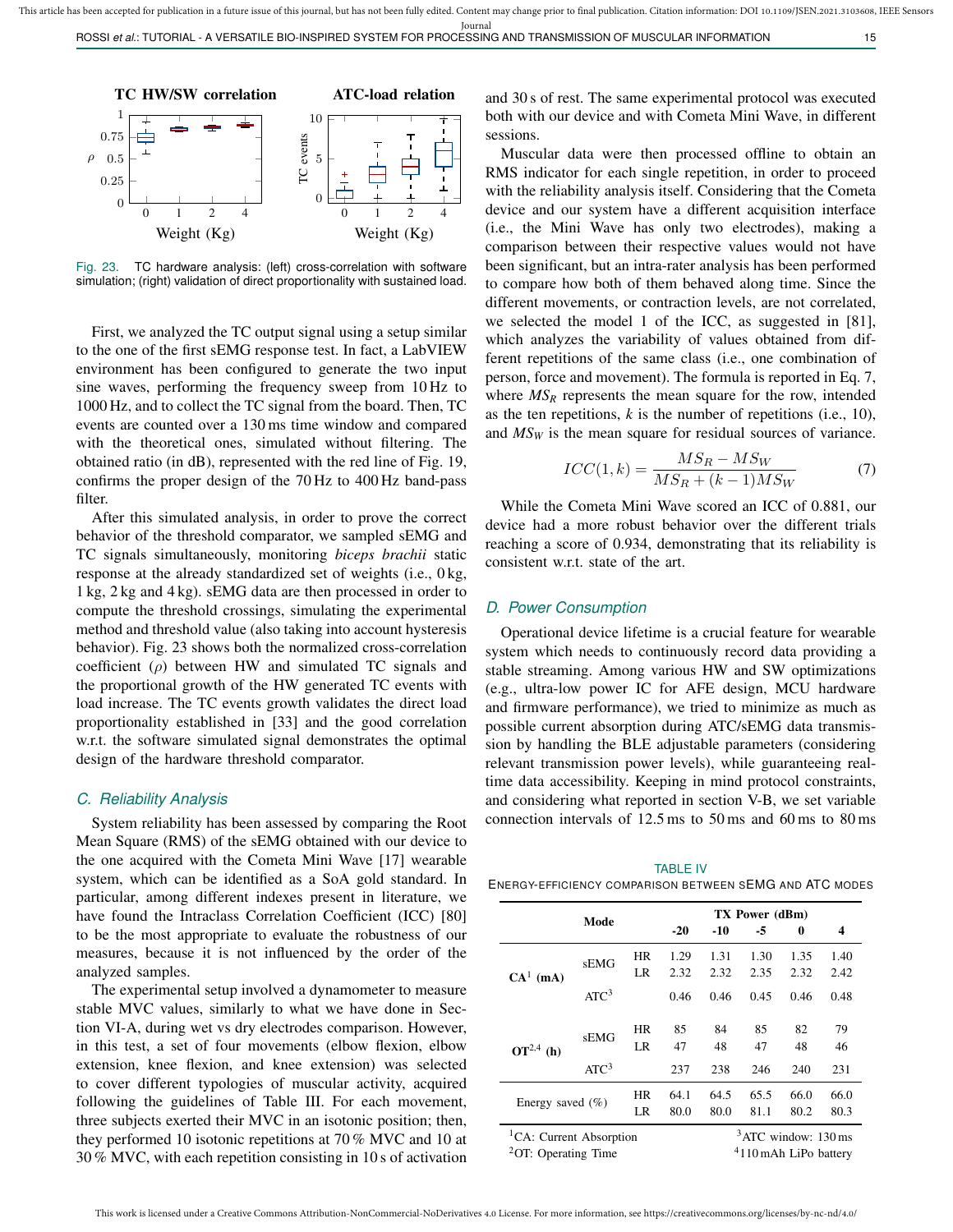Journal

in order to successfully achieve sEMG and ATC notifications transmission, respectively.

Table IV reports our measurements, representing mean current absorption (acquired using the DMM7510 digital multimeter [82] sampling at 1 Msample/s) for the three available services (i.e., sEMG at Low Resolution (LR), sEMG at High Resolution (HR), ATC) and the five configurable TX powers (i.e., −20 dBm, −10 dBm, −5 dBm, 0 dBm, 4 dBm). While HR mode is configured for last Bluetooth versions (4.2, 5.0), which, thanks to MTU extension, allow a relaxation of the connection interval (i.e., set to 50 ms), the LR service is designed for back-compatibility with older versions (4.0, 4.1) and requires more strict parameters to keep up with real time application constraints (i.e., connection interval is set to 12.5 ms and sampling frequency is lowered to 800 Hz). Thus, even if the application throughput of LR mode is slightly lower, its shorter connection interval considerably decreases idle periods, increasing overall current absorption.

On the other hand, ATC data reduction (i.e., ~90 %, considering Bluetooth overhead [50]) and further relaxation of connectivity timing (i.e., 60 ms to 80 ms connection interval) allow us to save up to 80 % of required sEMG energy budget, thus leading to about 230 h of constant active transmission (considering the LP401230 Cellevia LiPo battery with 110 mAh capacity [83]), perfectly suitable for long-time monitoring applications.

#### VII. COMPARISON WITH SOA WORKS

This final section aims to compare the proposed device looking at similar ones, trying to consider both academic and industrial solutions. A comprehensive comparison could be outlined by watching over the application scenario: if on one side commercial devices [17]–[19] are optimized aspiring to provide a satisfying user-experience, but often concealing some technical details from public information, on the other side research activities [20]–[22], [28], [29] provide welldocumented analyses, discussing in details the tuning of the leading system parameters, but leaving the door open to further investigations (no final market-oriented optimization). However, keeping in mind the above disparity, some considerations could be discussed (see Table V) for recent (2018–2021) Stateof-Art (SoA) devices.

Since the effectiveness of our solution in sensing the sEMG signals and in extracting the TC (or ATC) information has already been demonstrated, here the comparison points directly to the triplet of size, weight, and operating time features of the device. Their combination perfectly describes the applicability of each system, representing which specifications have been selected in the design phase (e.g., extracted feature, number of sensing channels) and how they have been technically satisfied (e.g., wireless requirements, power consumption).

Therefore, proceeding from the design of the system towards its realization, our prerequisites could be summarized into a stand-alone (single-channel) module for the sEMG/ATC transmission, whose identified and optimized application throughput allowed us to employ ideally the BLE 4.2 wireless technology [49]. Some of the listed SoA works [17], [22], [28], [29] show similar application throughput values (per acquisition channel), demonstrating the validity of our design concept, some of them using the BLE 4.2 [19] protocol as in our solution, and other ones implementing (although not always necessary) more power-consuming solutions such as BlueTooth (BT) 2.0 [20] or WiFi [28], [29].

Combining the sEMG acquisition setting (e.g., sampling rate, ADC resolution), and the feature extraction process (i.e., ATC), with the wireless configuration (e.g., protocol, transmission parameters), we can highlight the differences in terms of power consumption: by completely exploiting the advantages of the ATC approach in reducing the transmission data rate (i.e., 64 bps), and lowering the power supply of the overall on-board circuitry to 1.8 V, we measured an average current absorption under 1 mA during continuous data transmission, making our designed solution quite appealing with respect to other devices [20]–[22].

The above considerations led us to define our prototype properties: with a minimal battery capacity of 110 mAh, we realized the complete case for our device with a volume of

| <b>Device</b> | Year | Feature     | #Ch.           | Application<br>Throughput | Wireless<br>Technology           | Power<br>Supply | Current<br>Absorption                  | <b>Battery</b>     | Size                | Weight          | Operating<br>Time |
|---------------|------|-------------|----------------|---------------------------|----------------------------------|-----------------|----------------------------------------|--------------------|---------------------|-----------------|-------------------|
| $[17]$        | 2021 | sEMG        | 1              | 32 kbps                   | n.a.                             | n.a.            | n.a.                                   | n.a.               | $5.0 \text{ cm}^3$  | 7g              | 12 <sub>h</sub>   |
| $[18]$        | 2021 | sEMG        | 1              | n.a.                      | WiFi                             | n.a.            | n.a.                                   | n.a.               | 14.1 $\text{cm}^3$  | 17 <sub>g</sub> | 8h                |
| $[19]$        | 2021 | sEMG        | 1              | n.a.                      | Proprietary RF<br><b>BLE 4.2</b> | n.a.            | n.a.                                   | n.a.               | $13.0 \text{ cm}^3$ | 14 g            | 8 h               |
| $[20]$        | 2021 | sEMG        | $\overline{4}$ | n.a.                      | BT 2.0                           | n.a.            | $46 \text{ mA}$                        | 700 mAh            | $78.2 \text{ cm}^3$ | 140 g           | 15 <sub>h</sub>   |
| $[21]$        | 2019 | sEMG        | 32             | $1.04$ Mbps               | WiFi                             | 3.3V            | 119mA                                  | $600 \text{ mA}$ h | $15.3 \text{ cm}^3$ | 16.7 g          | 5 h               |
| $[22]$        | 2021 | sEMG        | 8              | 384 kbps                  | <b>BLE 5.0</b>                   | 5 V             | $105 \text{ mA}$                       | $600$ mAh          | $22.0 \text{ cm}^3$ | 41.7 g          | 5 h               |
| $[28]$        | 2018 | sEMG        | 8              | 192 kbps                  | WiFi                             | ± 3V            | n.a.                                   | $700$ mAh          | n.a.                | n.a.            | n.a.              |
| $[29]$        | 2020 | sEMG        | 1              | 32 kbps                   | WiFi                             | n.a.            | n.a.                                   | $300$ mAh          | n.a.                | n.a.            | n.a.              |
| This work     | 2021 | sEMG<br>ATC |                | 16 kbps<br>64 bps         | <b>BLE 4.2</b>                   | 1.8 V           | $1.40 \text{ mA}$<br>$0.48 \text{ mA}$ | $110$ mAh          | $32.2 \text{ cm}^3$ | 27.4 g          | 80h<br>231h       |

TABLE V STATE OF THE ART COMPARISON AMONG WEARABLE SEMG ACQUISITION SYSTEMS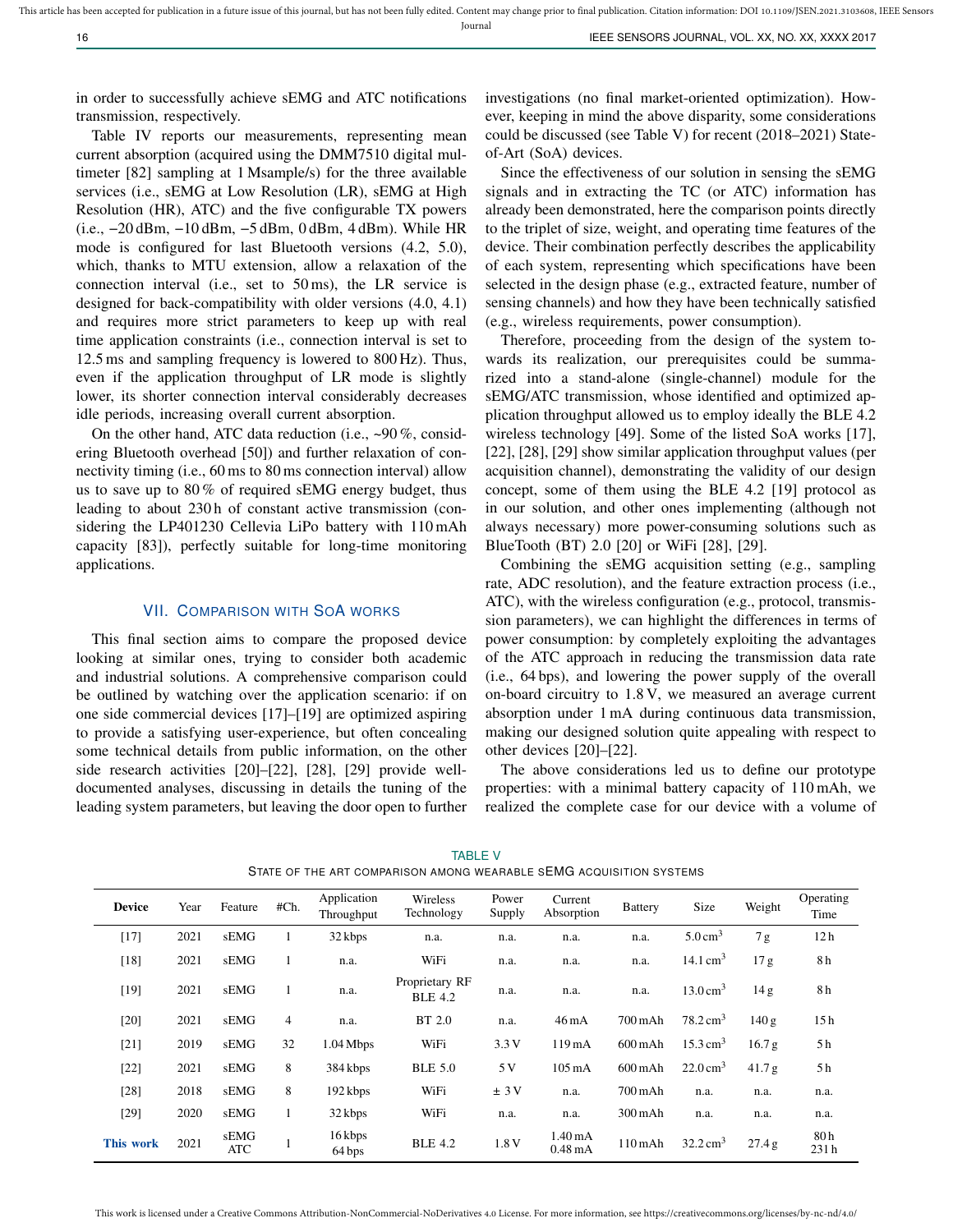$32.2 \text{ cm}^3$  (including bio-potential electrodes, mounted at the bottom side, as represented in Fig. 17) and a total weight of 27.4 g. Both fall within the average of those found in the various works reported in Table V, identifying our solution compatible with current SoA wearable sEMG devices.

Lastly, since we developed the proposed solution aiming to overcome the functional timing limitations, we could take a final look at the operating time: all selected SoA works show a total duration of at least 15 h, even practically lowered to 5 h or 8 h, which adequately fits the time-requirements of clinical procedures but does not allow to achieve a constant monitoring for daily-life activities (e.g., up to 24 h to 48 h). In contrast, the different optimizations disclosed in this tutorial permit us to reach a steady sEMG transmission of 80 h, or, additionally enabling the benefits of the ATC approach, to cover an eventdriven acquisition of a week.

In conclusion, looking at Table V in its entirety, we can observe how the proposed device fits harmoniously into this application scenario, adequately withstanding current academic or industrial solutions [17]–[19], [21] while providing satisfactory improvements in terms of total operating time.

# VIII. CONCLUSION

This tutorial guided the reader towards the design of a wearable bio-inspired system for sEMG acquisition. After a preliminary introduction about our event-driven hardware feature extraction (ATC), which extends operating time relaxing power consumption, the general framework has been defined, selecting the Apollo3 Blue MCU as central core of the system. Then, an accurate selection of each single component of the acquisition channel is performed, analyzing the difference outcome of multiple approaches, followed by the definition of the firmware routines needed to handle sampling and communication concurrently.

The resulting device was tested under various scenarios, obtaining several performance estimation. In particular, regarding the sEMG signal, an SNR of more than 15 dB has been measured, with an application throughput of  $2kB$  s<sup>-1</sup> and a battery life of more than 80 h. The ATC hardware extraction has been compared with a simulated threshold crossing feature, confirming the reliability of the hardware design and the correlation with the exerted force. In the lowest energy consuming configuration, the device sends only the 8 B s<sup>-1</sup> required by the ATC technique, obtaining a continuous operating time up to 230 h.

The promising results of the proposed design confirm our effort in the bio-inspired direction, thus strengthening our vision towards future implementations, which will completely evolve the current sEMG-ATC sensor module into a multi-channel muscular monitoring system suitable for several applications.

#### **REFERENCES**

- [1] J. Cram, "The history of surface electromyography," *Applied psychophysiology and biofeedback*, vol. 28, pp. 81–91, 07 2003.
- [2] R. Merletti, A. Botter, and U. Barone, *Detection and Conditioning of Surface EMG Signals*. John Wiley & Sons, Ltd, 2016, ch. 3, pp. 1–37. [Online]. Available: https://onlinelibrary.wiley.com/doi/abs/ 10.1002/9781119082934.ch03
- [3] C. Steele, *Applications of EMG in Clinical and Sports Medicine*. IntechOpen. [Online]. Available: https://www.intechopen.com/books/ applications-of-emg-in-clinical-and-sports-medicine
- [4] I. Campanini, C. Disselhorst-Klug, W. Z. Rymer, and R. Merletti, "Surface EMG in clinical assessment and neurorehabilitation: Barriers limiting its use," *Frontiers in Neurology*, vol. 11, p. 934, 2020. [Online]. Available: https://www.frontiersin.org/article/10.3389/fneur.2020.00934
- [5] R. Pilkar, K. Momeni, A. Ramanujam, M. Ravi, E. Garbarini, and G. F. Forrest, "Use of surface EMG in clinical rehabilitation of individuals with SCI: Barriers and future considerations," *Frontiers in Neurology*, vol. 11, p. 1680, 2020. [Online]. Available: https: //www.frontiersin.org/article/10.3389/fneur.2020.578559
- [6] P. Leelaarporn, P. Wachiraphan, T. Kaewlee, T. Udsa, R. Chaisaen, T. Choksatchawathi, R. Laosirirat, P. Lakhan, P. Natnithikarat, K. Thanontip, W. Chen, S. C. Mukhopadhyay, and T. Wilaiprasitporn, "Sensor-driven achieving of smart living: A review," *IEEE Sensors Journal*, vol. 21, no. 9, pp. 10 369–10 391, 2021.
- [7] G. Biagetti, P. Crippa, L. Falaschetti, and S. Orcioni, "Human activity monitoring system based on wearable sEMG and accelerometer wireless sensor nodes," *BioMedical Engineering OnLine*, vol. 17, 11 2018.
- [8] C. Prahm, I. Vujaklija, F. Kayali, P. Purgathofer, and O. C. Aszmann, "Game-based rehabilitation for myoelectric prosthesis control," *JMIR Serious Games*, vol. 5, no. 1, p. e3, Feb 2017. [Online]. Available: https://games.jmir.org/2017/1/e3/
- [9] A. Soares, E. Lamounier Júnior, A. Andrade, and A. Cardoso, *Virtual and Augmented Reality: A New Approach to Aid Users of Myoelectric Prostheses*, 10 2012.
- [10] M. Simão, N. Mendes, O. Gibaru, and P. Neto, "A review on electromyography decoding and pattern recognition for human-machine interaction," *IEEE Access*, vol. 7, pp. 39 564–39 582, 2019.
- [11] L. Bi, A. G. Feleke, and C. Guan, "A review on EMGbased motor intention prediction of continuous human upper limb motion for human-robot collaboration," *Biomedical Signal Processing and Control*, vol. 51, pp. 113–127, 2019. [Online]. Available: https://www.sciencedirect.com/science/article/pii/S1746809419300473
- [12] G. Meltzner, J. Heaton, Y. Deng, G. Luca, S. Roy, and J. Kline, "Development of sEMG sensors and algorithms for silent speech recognition," *Journal of Neural Engineering*, vol. 15, 06 2018.
- [13] A. Calado, F. Soares, and D. Matos, "A review on commercially available anthropomorphic myoelectric prosthetic hands, pattern-recognitionbased microcontrollers and sEMG sensors used for prosthetic control," in *2019 IEEE International Conference on Autonomous Robot Systems and Competitions (ICARSC)*, 2019, pp. 1–6.
- [14] K. Li, J. Zhang, L. Wang, M. Zhang, J. Li, and S. Bao, "A review of the key technologies for sEMG-based human-robot interaction systems," *Biomedical Signal Processing and Control*, vol. 62, p. 102074, 2020. [Online]. Available: https://www.sciencedirect.com/science/article/pii/ S1746809420302305
- [15] Digital Science & Research Solutions, Inc. "surface electromyography" in Publications - Dimension. Accessed: August 6, 2021. [Online]. Available: https://app.dimensions.ai/discover/publication?search\_mode= content&search\_text=%22surface%20electromyography%22&search\_ type=kws&search\_field=full\_search<br>[16] National Library of Medicine.
- of Medicine. "surface electromyography" Search Results - PubMed. Accessed: August 6, 2021. [Online]. Available: https://pubmed.ncbi.nlm.nih.gov/?term=surface+ electromyography&timeline=expanded
- [17] Cometa srl. Cometa systems. Accessed: August 6, 2021. [Online]. Available: https://www.cometasystems.com/
- [18] Biometrics Ltd. Surface EMG sensor. Accessed: August 6, 2021. [Online]. Available: https://www.biometricsltd.com/surface-emg-sensor. htm
- [19] Delsys Incorporated. Delsys family of products. Accessed: August 6, 2021. [Online]. Available: https://delsys.com/products/
- [20] PLUX Wireless Biosignals S.A. BITalino (r)evolution MuscleBIT BT. Accessed: August 6, 2021. [Online]. Available: https://bitalino.com/ products/musclebit-bt
- [21] G. L. Cerone, A. Botter, and M. Gazzoni, "A modular, smart, and wearable system for high density sEMG detection," *IEEE Transactions on Biomedical Engineering*, vol. 66, no. 12, pp. 3371–3380, 2019.
- [22] L. Zhu, G. Mao, H. Su, Z. Zhou, W. Li, X. Lü, and Z. Wang, "A wearable, high-resolution, and wireless system for multichannel surface electromyography detection," *IEEE Sensors Journal*, vol. 21, no. 8, pp. 9937–9948, 2021.
- [23] C. J. De Luca, *Surface Electromyography: Detection and Recording*. DelSys Incorporated, 2002.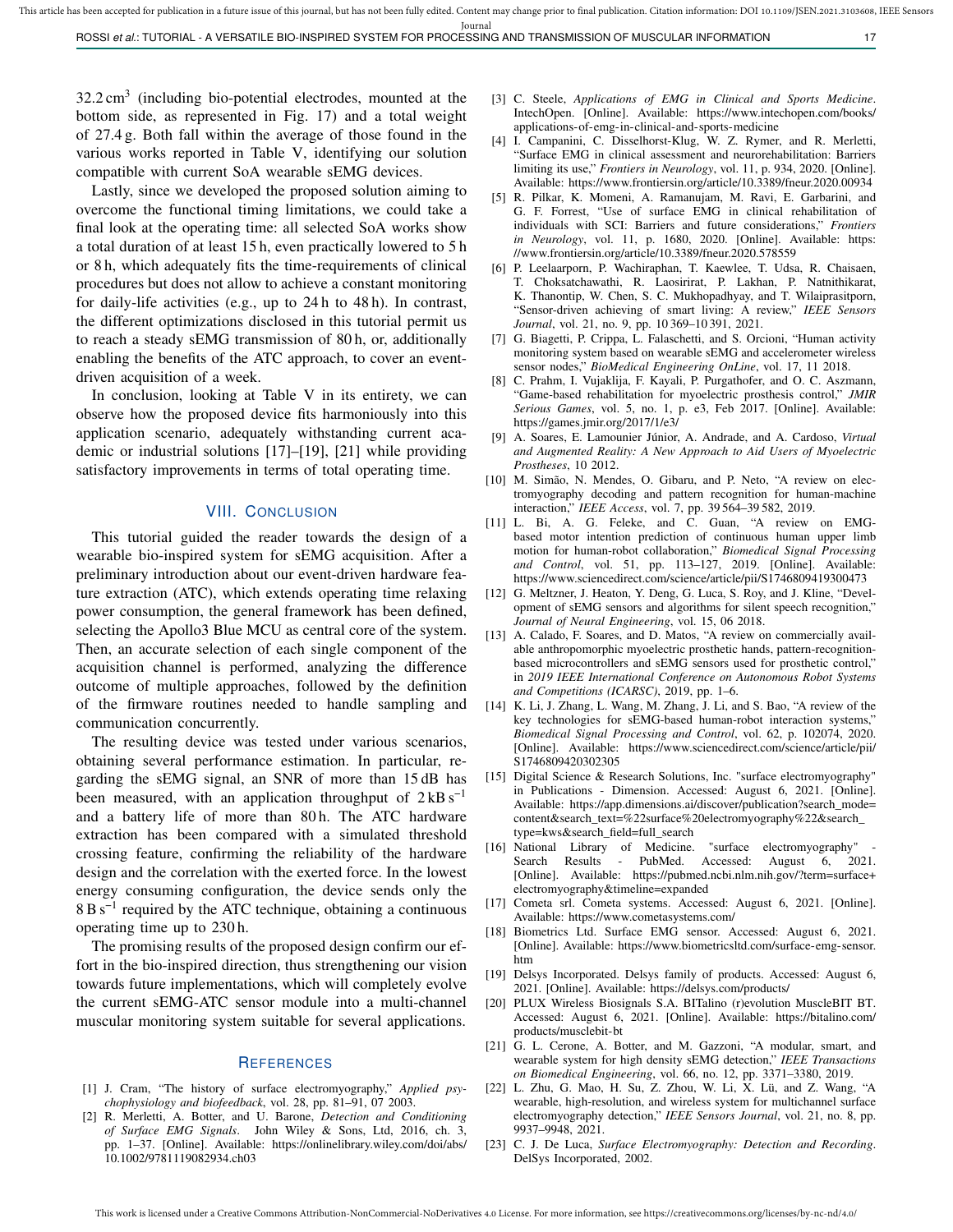This article has been accepted for publication in a future issue of this journal, but has not been fully edited. Content may change prior to final publication. Citation information: DOI 10.1109/JSEN.2021.3103608, IEEE Sens

18 IEEE SENSORS JOURNAL, VOL. XX, NO. XX, XXXX 2017

- - [44] M. Crepaldi, M. Paleari, A. Bonanno, A. Sanginario, P. Ariano, D. H. Tran, and D. Demarchi, "A quasi-digital radio system for muscle force transmission based on event-driven IR-UWB," in *2012 IEEE Biomedical Circuits and Systems Conference (BioCAS)*, 2012, pp. 116–119.
	- [45] P. Motto Ros, M. Paleari, N. Celadon, A. Sanginario, A. Bonanno, M. Crepaldi, P. Ariano, and D. Demarchi, "A wireless address-event representation system for ATC-based multi-channel force wireless transmission," *5th IEEE International Workshop on Advances in Sensors and Interfaces IWASI*, pp. 51–56, 2013.
	- [46] D. A. Fernandez Guzman, S. Sapienza, B. Sereni, and P. Motto Ros, "Very low power event-based surface EMG acquisition system with offthe-shelf components," in *2017 IEEE Biomedical Circuits and Systems Conference (BioCAS)*, 2017, pp. 1–4.
	- [47] A. Shahshahani, M. Shahshahani, P. Motto Ros, A. Bonanno, M. Crepaldi, M. Martina, D. Demarchi, and G. Masera, "An all-digital spike-based ultra-low-power IR-UWB dynamic average threshold crossing scheme for muscle force wireless transmission," in *2015 Design, Automation Test in Europe Conference Exhibition (DATE)*, 2015, pp. 1479–1484.
	- [48] Bluetooth SIG Inc. Bluetooth specification version 4.1. Accessed: August 6, 2021. [Online]. Available: https://www.bluetooth.com/ specifications/specs/core-specification-4-1/
	- [49] Bluetooth SIG Inc. Bluetooth specification version 4.2. Accessed: August 6, 2021. [Online]. Available: https://www.bluetooth.com/ specifications/specs/core-specification-4-2/
	- [50] J. Tosi, F. Taffoni, M. Santacatterina, R. Sannino, and D. Formica, "Performance evaluation of bluetooth low energy: A systematic review," *Sensors*, vol. 17, no. 12, 2017. [Online]. Available: https://www.mdpi.com/1424-8220/17/12/2898
	- [51] Microchip Technology, Inc. Bluetooth® low energy packet types. Accessed: August 6, 2021. [Online]. Available: http: //microchipdeveloper.com/wireless:ble-link-layer-packet-types
	- [52] P. Motto Ros, B. Miccoli, A. Sanginario, and D. Demarchi, "Lowpower architecture for integrated CMOS bio-sensing," in *2017 IEEE Biomedical Circuits and Systems Conference (BioCAS)*, 2017, pp. 1–4.
	- [53] Ambiq Micro. Apollo3 Blue. Accessed: August 6, 2021. [Online]. Available: https://ambiq.com/apollo3-blue/
	- [54] Nordic Semiconductor. nRF52840. Accessed: August 6, 2021. [Online]. Available: https://www.nordicsemi.com/Products/ Low-power-short-range-wireless/nRF52840
	- [55] Texas Instruments. CC2642R. Accessed: August 6, 2021. [Online]. Available: https://www.ti.com/product/CC2642R
	- [56] ST Microelectronics. STM32WB55VG. Accessed: August 6, 2021. [Online]. Available: https://www.st.com/en/ microcontrollers-microprocessors/stm32wb55vg.html
	- [57] NXP. QN908x: Ultra-Low-Power Bluetooth Low Energy System on Chip Solution. Accessed: August 6, 2021. [Online]. Available: https://www.nxp.com/products/wireless/bluetooth-low-energy/ qn908x-ultra-low-power-bluetooth-low-energy-system-on-chip-solution: QN9080
	- [58] R. Merletti and S. Muceli, "Tutorial. surface EMG detection in space and time: Best practices," *Journal of Electromyography and Kinesiology*, vol. 49, p. 102363, 2019. [Online]. Available: https://www.sciencedirect.com/science/article/pii/S1050641119302536
	- [59] C. J. De Luca, L. Donald Gilmore, M. Kuznetsov, and S. H. Roy, "Filtering the surface EMG signal: Movement artifact and baseline noise contamination," *Journal of Biomechanics*, vol. 43, no. 8, pp. 1573–1579, 2010. [Online]. Available: https://www.sciencedirect.com/ science/article/pii/S0021929010000631
	- [60] R. Merletti and G. Cerone, "Tutorial. surface EMG detection, conditioning and pre-processing: Best practices," *Journal of Electromyography and Kinesiology*, vol. 54, p. 102440, 2020. [Online]. Available: https://www.sciencedirect.com/science/article/pii/ S1050641120300821
	- [61] E. M. Spinelli, R. Pallas-Areny, and M. A. Mayosky, "AC-coupled frontend for biopotential measurements," *IEEE Transactions on Biomedical Engineering*, vol. 50, no. 3, pp. 391–395, 2003.
	- [62] Texas Instruments, *INA333 Micro-Power (50 µA), Zerø-Drift, Railto-Rail Out Instrumentation Amplifier*. [Online]. Available: https: //www.ti.com/product/INA333
	- [63] E. Spinelli and F. Guerrero, *Chapter 12-THE BIOLOGICAL AMPLI-FIER*. World Scientific, 07 2019.
	- [64] S. Franco, *Design with operational amplifiers and analog integrated circuits*, McGraw-Hill's, Ed.
	- [65] B. B. Winter and J. G. Webster, "Driven-right-leg circuit design," *IEEE Transactions on Biomedical Engineering*, vol. BME-30, no. 1, pp. 62– 66, 1983.
- [24] G. De Luca, *Fundamental Concepts in EMG Signal Acquisition*. DelSys Incorporated, 2001.
- [25] B. Gao, C. Wei, H. Ma, S. Yang, X. Ma, and S. Zhang, "Real-time evaluation of the signal processing of sEMG used in limb exoskeleton rehabilitation system," *Applied Bionics and Biomechanics*, vol. 2018, pp. 1–6, 10 2018.
- [26] K.-M. Chang, S.-H. Liu, and X.-H. Wu, "A wireless sEMG recording system and its application to muscle fatigue detection, *Sensors*, vol. 12, no. 1, pp. 489–499, 2012. [Online]. Available: https://www.mdpi.com/1424-8220/12/1/489
- [27] D. Brunelli, E. Farella, D. Giovanelli, B. Milosevic, and I. Minakov, "Design considerations for wireless acquisition of multichannel sEMG signals in prosthetic hand control," *IEEE Sensors Journal*, vol. 16, no. 23, pp. 8338–8347, 2016.
- [28] M. Ergeneci, K. Gokcesu, E. Ertan, and P. Kosmas, "An embedded, eight channel, noise canceling, wireless, wearable sEMG data acquisition system with adaptive muscle contraction detection," *IEEE Transactions on Biomedical Circuits and Systems*, vol. 12, no. 1, pp. 68–79, 2018.
- [29] Y.-H. Yang, S.-J. Ruan, P.-C. Chen, Y.-T. Liu, and Y.-H. Hsueh, "A low-cost wireless multichannel surface EMG acquisition system," *IEEE Consumer Electronics Magazine*, vol. 9, no. 5, pp. 14–19, 2020.
- [30] A. Prakash, B. Kumari, and S. Sharma, "A low-cost, wearable sEMG sensor for upper limb prosthetic application," *Journal of Medical Engineering & Technology*, vol. 43, no. 4, pp. 235–247, 2019, pMID: 31414614. [Online]. Available: https://doi.org/10.1080/03091902.2019. 1653391
- [31] SparkFun Electronics®. MyoWare muscle sensor kit. Accessed: August 6, 2021. [Online]. Available: https://learn.sparkfun.com/tutorials/ myoware-muscle-sensor-kit
- [32] P. Motto Ros, A. Sanginario, M. Crepaldi, and D. Demarchi, "Qualityenergy trade-off and bio-inspired electronic systems," in *2018 IEEE International Conference on the Science of Electrical Engineering in Israel (ICSEE)*, 2018, pp. 1–5.
- [33] S. Sapienza, M. Crepaldi, P. Motto Ros, A. Bonanno, and D. Demarchi, "On integration and validation of a very low complexity ATC UWB system for muscle force transmission," *IEEE Transactions on Biomedical Circuits and Systems*, vol. 10, no. 2, pp. 497–506, 2016.
- [34] F. Rossi, P. Motto Ros, S. Sapienza, P. Bonato, E. Bizzi, and D. Demarchi, *Wireless Low Energy System Architecture for Event-Driven Surface Electromyography*. Springer, 05 2019, pp. 179–185.
- [35] S. Sapienza, P. Motto Ros, D. A. Fernandez Guzman, F. Rossi, R. Terracciano, E. Cordedda, and D. Demarchi, "On-line event-driven hand gesture recognition based on surface electromyographic signals," in *2018 IEEE International Symposium on Circuits and Systems (ISCAS)*, 2018, pp. 1–5.
- [36] A. Mongardi, F. Rossi, P. Motto Ros, A. Sanginario, M. Ruo Roch, M. Martina, and D. Demarchi, "Live demonstration: Low power embedded system for event-driven hand gesture recognition," in *2019 IEEE Biomedical Circuits and Systems Conference (BioCAS)*, 2019, pp. 1–1.
- [37] A. Mongardi, P. Motto Ros, F. Rossi, M. Ruo Roch, M. Martina, and D. Demarchi, "A low-power embedded system for real-time sEMG based event-driven gesture recognition," in *2019 26th IEEE International Conference on Electronics, Circuits and Systems (ICECS)*, 2019, pp. 65– 68.
- [38] F. Rossi, P. Motto Ros, and D. Demarchi, "Live demonstration: Low power system for event-driven control of functional electrical stimulation," in *2018 IEEE International Symposium on Circuits and Systems (ISCAS)*, 2018, pp. 1–1.
- [39] F. Rossi, R. M. Rosales, P. Motto Ros, and D. Demarchi, "Real-time embedded system for event-driven sEMG acquisition and functional electrical stimulation control," in *Applications in Electronics Pervading Industry, Environment and Society*. Springer, Cham, 2019.
- [40] F. Rossi, P. Motto Ros, S. Cecchini, A. Crema, S. Micera, and D. Demarchi, "An event-driven closed-loop system for real-time FES control," in *2019 26th IEEE International Conference on Electronics, Circuits and Systems (ICECS)*, 2019, pp. 867–870.
- [41] F. Rossi, P. Motto Ros, R. M. Rosales, and D. Demarchi, "Embedded bio-mimetic system for functional electrical stimulation controlled by event-driven sEMG," *Sensors*, vol. 20, no. 5, 2020. [Online]. Available: https://www.mdpi.com/1424-8220/20/5/1535
- [42] R. Barioul, S. Fakhfakh, H. Derbel, and O. Kanoun, "Evaluation of EMG signal time domain features for hand gesture distinction," in *2019 16th International Multi-Conference on Systems, Signals Devices (SSD)*, 2019, pp. 489–493.
- [43] D. C. Toledo-Pérez, J. Rodríguez-Reséndiz, and R. A. Gómez-Loenzo, "A study of computing zero crossing methods and an improved proposal for EMG signals," *IEEE Access*, vol. 8, pp. 8783–8790, 2020.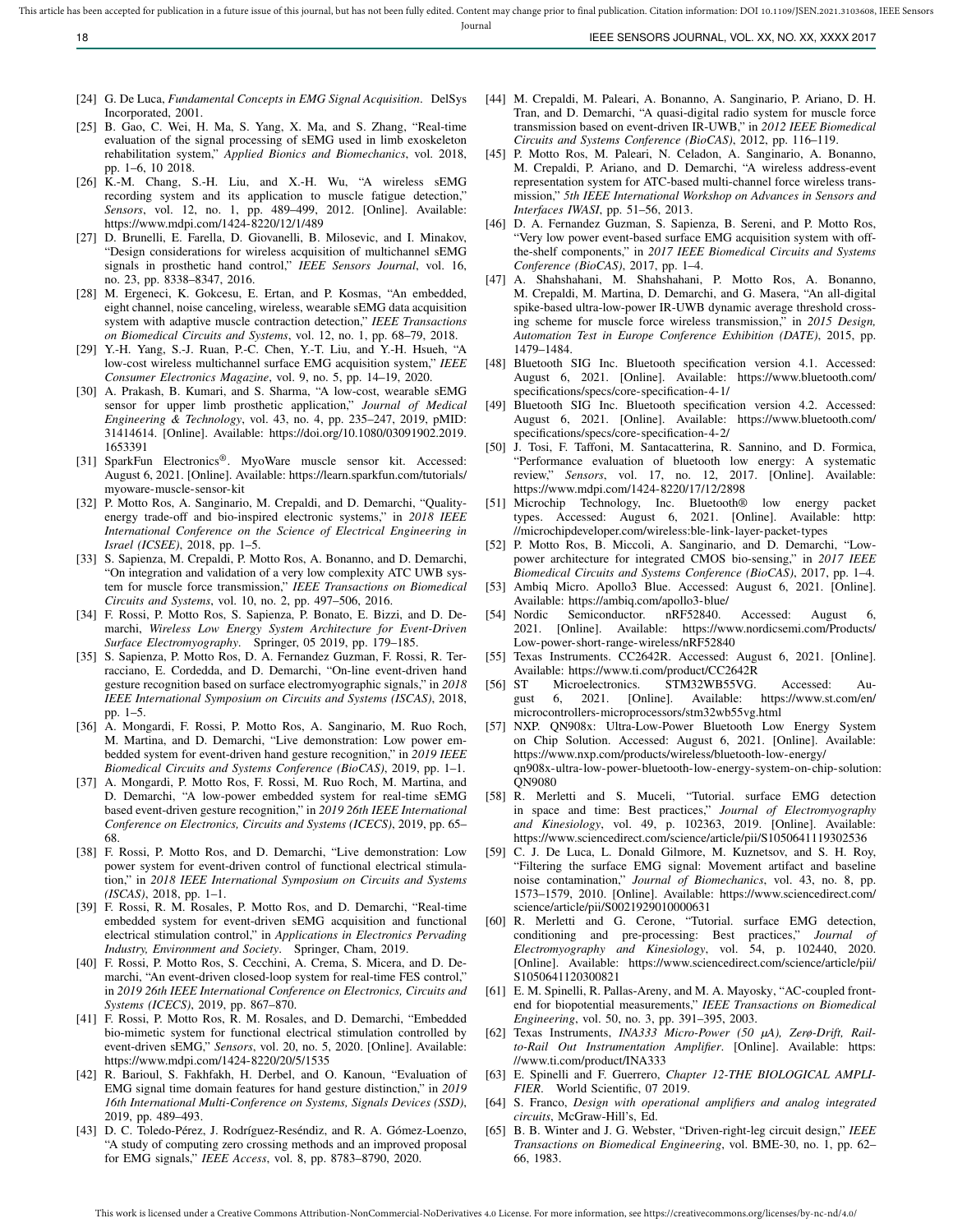- [66] E. Spinelli, N. Martinez, and M. Mayosky, "A transconductance driven-right-leg circuit," *IEEE Transactions on Biomedical Engineering*, vol. 46, no. 12, pp. 1466–1470, 1999.
- [67] M. Haberman and E. Spinelli, "A digital driven right leg circuit," in *2010 Annual International Conference of the IEEE Engineering in Medicine and Biology*, 2010, pp. 6559–6562.
- [68] Y. G. Lim, G. S. Chung, and K. S. Park, "Capacitive driven-rightleg grounding in indirect-contact ecg measurement," in *2010 Annual International Conference of the IEEE Engineering in Medicine and Biology*, 2010, pp. 1250–1253.
- [69] R. Mahajan and B. I. Morshed, "Performance analysis of a DRL-less AFE for battery-powered wearable EEG," *Measurement*, vol. 90, pp. 583–591, 2016. [Online]. Available: https://www.sciencedirect.com/ science/article/pii/S0263224116301075
- [70] X.-B. Chen, Y.-X. Zhou, H.-P. Wang, X.-Y. Lü, and Z.-G. Wang, "Design of sEMG-detecting circuit for EMG-bridge," in *2017 39th Annual International Conference of the IEEE Engineering in Medicine and Biology Society (EMBC)*, 2017, pp. 382–385.
- [71] Amazon Web Services, Inc. FreeRTOS: Real-time operating system for microcontrollers. Accessed: August 6, 2021. [Online]. Available:
- https://www.freertos.org/<br>[72] SparkFun Electronics®. ARTEMIS FEATURES. Accessed: August 6, 2021. [Online]. Available: https://www.sparkfun.com/artemis
- [73] Texas Instruments. CC2540EMK-USB Bluetooth Low Energy and proprietary wireless MCU. Accessed: August 6, 2021. [Online]. Available: https://www.ti.com/tool/CC2540EMK-USB
- [74] Università degli Studi di Torino. Comitato di bioetica dell'ateneo. Accessed: August 6, 2021. [Online]. Available: https://www.unito.it/ ricerca/strutture-e-organi-la-ricerca/comitato-di-bioetica-dellateneo
- [75] National Instruments Corp. USB-6259 multifunction I/O device. Accessed: August 6, 2021. [Online]. Available: https://www.ni.com/ it-it/support/model.usb-6259.html
- [76] BITalino. Non-gelled Reusable Ag/AgCl. Accessed: August 6, 2021. [Online]. Available: https://plux.info/electrodes/ 60-non-gelled-reusable-agagcl-electrodes-870122114.html
- [77] Cardinal Health. Kendall H124SG Electrodes. Accessed: August 6, 2021. [Online]. Available: https://www.cardinalhealth. co.uk/en\_gb/medical-products/patient-care/electrocardiography/ adult-monitoring-electrodes/general-monitoring-ecg-electrodes/ long-term-electrodes/kendall-electrodes-h124sg.html
- [78] H. Hermens, B. Freriks, R. Merletti, G. Rau, C. Disselhorst-Klug, D. Stegeman, and G. Hägg. SENIAM project. Accessed: August 6, 2021. [Online]. Available: http://www.seniam.org/
- [79] Delsys Incorporated. How to improve EMG signal quality: The Signal to Noise Ratio (SNR). Accessed: August 6, 2021. [Online]. Available: https://delsys.com/emgworks/signal-quality-monitor/improve/
- [80] D. Liljequist, B. Elfving, and K. Skavberg Roaldsen, "Intraclass correlation – a discussion and demonstration of basic features," *PLOS ONE*, vol. 14, no. 7, pp. 1–35, 07 2019. [Online]. Available: https://doi.org/10.1371/journal.pone.0219854
- [81] T. K. Koo and M. Y. Li, "A guideline of selecting and reporting intraclass correlation coefficients for reliability research," *Journal of chiropractic medicine*, vol. 15, no. 2, pp. 155–163, 2016. [Online]. Available: https://www.ncbi.nlm.nih.gov/pmc/articles/PMC4913118/pdf/main.pdf
- [82] Tektronix. DMM7510. Accessed: August 6, 2021. [Online]. Available: https://www.tek.com/tektronix-and-keithley-digital-multimeter/ dmm7510
- [83] Cellevia Batteries. Polymer lithium-ion battery. Accessed: August 6, 2021. [Online]. Available: https://www.tme.eu/Document/ 006a3b26c26b8c02553cf3dfa2199a63/lp401230\_110mah.pdf



**Andrea Mongardi** (M'18) received both his Bachelor in electronic engineering and the Master in electronic engineering, embedded systems specialization, from Politecnico di Torino, Turin, Italy, in 2017 and 2019, respectively.

Since November 2020 he is a PhD candidate at Politecnico di Torino, Department of Electronics and Telecommunications, focusing on the design of low power embedded systems for sEMG acquisition, and member of the Micro and Nano Electronic Systems (MiNES) Laboratory.



**Paolo Motto Ros** (M'16) received the Engineering and Ph.D. degrees in electronic engineering from the Politecnico di Torino (IT), in 2005 and 2009, respectively.

He is Senior Post-Doctoral Researcher and Adjunct Professor at Politecnico di Torino (IT), Dipartimento di Elettronica e Telecomunicazioni, with the MiNES (Micro&Nano Electronic Systems) group. From 2009 to 2012, he was with Politecnico di Torino as Postdoc Researcher (jointly with, 2009–2013, Istituto Nazionale

Fisica Nucleare, INFN, IT). From 2012 to 2019, he was with Istituto Italiano di Tecnologia as Senior (since 2014) Postdoc Researcher; current research interests include: event-driven digital integrated circuits, architectures, and systems; low-power smart sensor networks; bioinspired electronics; biomedical and humanoid robotic applications. He counts more than 60 publications.

Dr. Motto Ros is member of the IEEE CAS Society. He was member of the organizing staff of the IEEE BioCAS 2017 conference, and member of the organizing committee of the IEEE ICECS 2019 conference and the FoodCAS Satellite Event at the IEEE ISCAS 2021 conference. He is guest editor of MDPI Sensors and topic editor of Frontiers in Neurorobotics.



**Fabio Rossi** (GSM'20) received both his Bachelor and Master degrees in Biomedical Engineering from Politecnico di Torino, Turin, Italy, in 2015 and 2017, respectively.

He started his Ph.D. studies in electronic engineering since November 2018, at Politecnico di Torino, Department of Electronic and Telecommunication. Research interests are focused on design of low-power systems for medical bio-electronic applications. Since 2016 he is member of Micro and Nano Electronic System

(MiNES) research group.



**Massimo Ruo Roch** (M'20) received the M.S. and Ph.D. degrees in electrical engineering from the Politecnico di Torino, Italy, in 1989 and 1993, respectively.

He is currently an Assistant Professor from the VLSI-Lab Group, Politecnico di Torino. His research interests include VLSI design and implementation of architectures for digital signal processing, communications, embedded systems design, smart systems with distributed intelligence, logic in memory architectures, and cad

tools for nanotechnology based architectures. He is co-author of more then 60 papers.

This work is licensed under a Creative Commons Attribution-NonCommercial-NoDerivatives 4.0 License. For more information, see https://creativecommons.org/licenses/by-nc-nd/4.0/